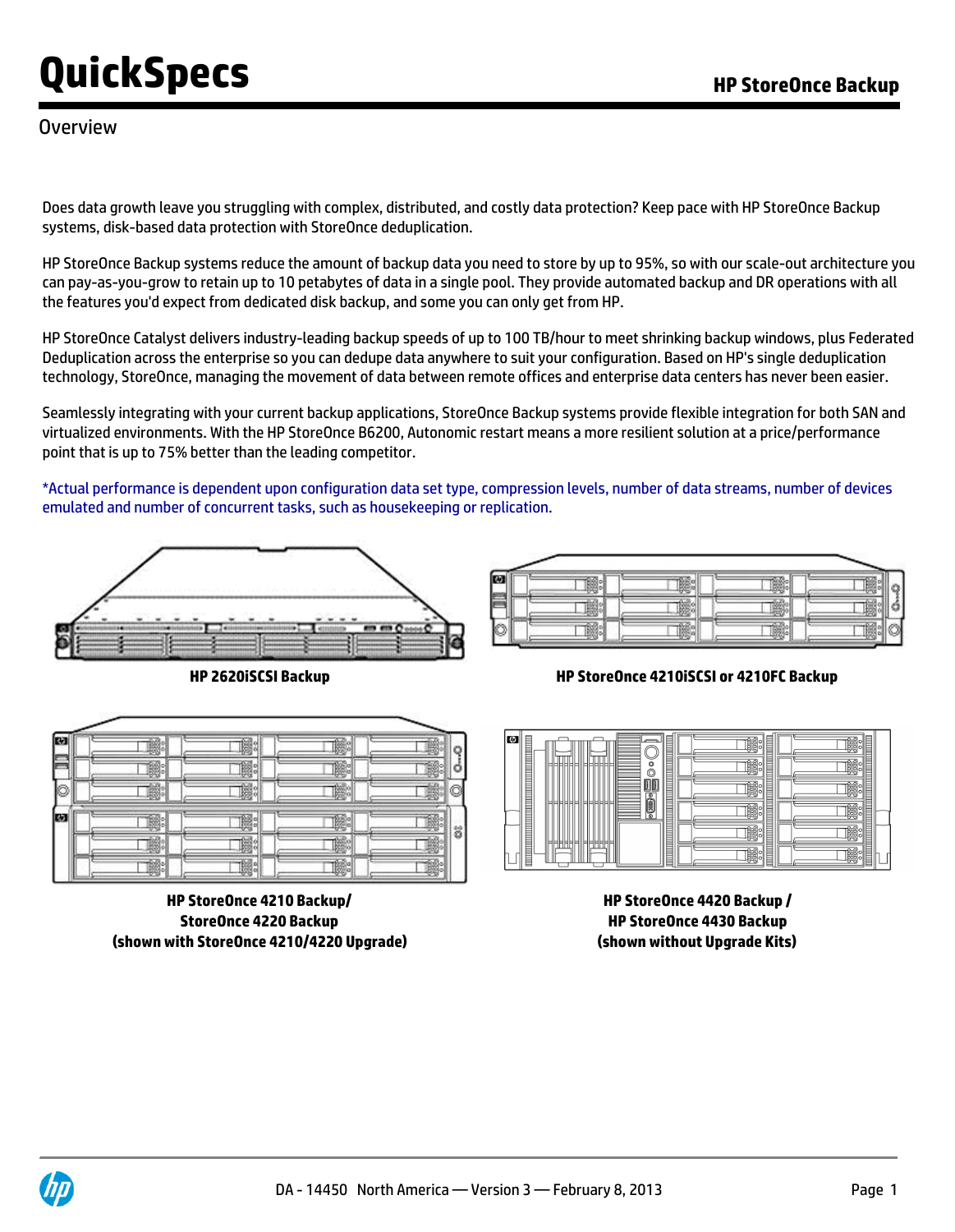### **Overview**





**HP StoreOnce B6200 48TB Backup**

**HP StoreOnce B6200 48TB Backup in a 42U rack with HP StoreOnce B6200 Switch Assembly and 3x HP StoreOnce B6200 Upgrade Kits**

### **What's New**

A new generation of single node StoreOnce Backup systems for regional data centers and remote offices, complementing the HP StoreOnce B6200, and taking HP StoreOnce Catalyst across the enterprise to deliver a broader range of superior price/performance points spanning from 1TB/hour to 100 TB/hour.

- Offers Federated Deduplication across the StoreOnce Backup range using a single deduplication technology StoreOnce. Dedupe at the application source, at the backup server or at any of the HP StoreOnce target appliances.
- Automated, efficient Disaster Recovery and Remote Office backup operations with many-to-one and cascaded data movement.
- Simplicity of management with a single pane of glass to manage all data movement between HP StoreOnce appliances in remote offices and enterprise data centers.
- For more information please refer to [www.hp.com/go/storeonce](http:%5C%5Cwww.hp.com/go/storeonce)

**NOTE:** From December 2012 HP StoreOnce Backup systems, expansion kits and associated licenses have been rebranded and have new SKUs. For previous version of HP StoreOnce D2D Backup system please refer to:

[http://h18004.www1.hp.com/products/quickspecs/13218\\_na/13218\\_na.html](http://h18004.www1.hp.com/products/quickspecs/13218_na/13218_na.html)

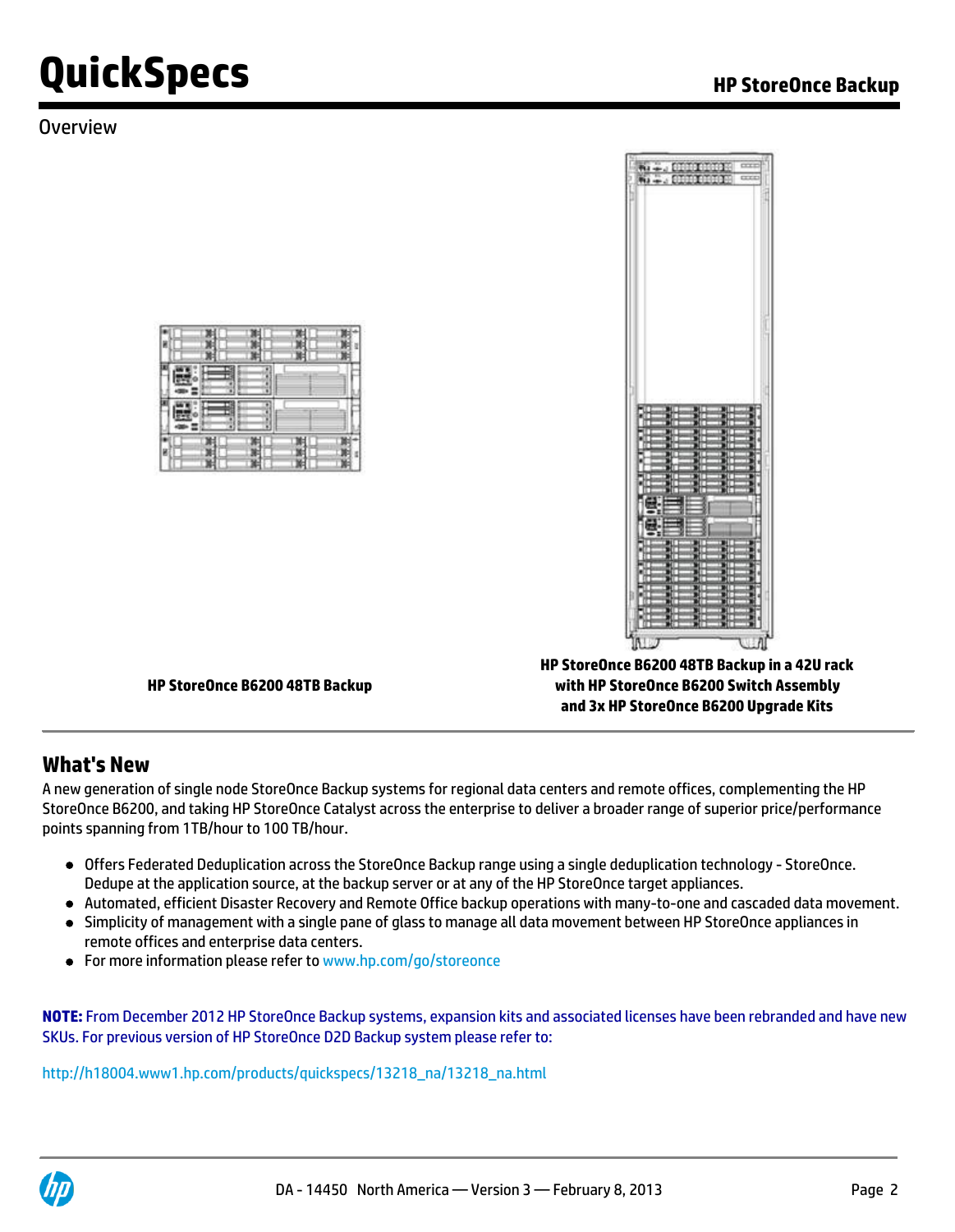## Features and Benefits

| <b>Scale out capacity for</b><br>across the enterprise                 | Keep pace with data growth, HP StoreOnce Backup offers scale-out architecture that allows you to pay as<br>you grow.                                                                                                                                                                                                                                                                                                                                                  |
|------------------------------------------------------------------------|-----------------------------------------------------------------------------------------------------------------------------------------------------------------------------------------------------------------------------------------------------------------------------------------------------------------------------------------------------------------------------------------------------------------------------------------------------------------------|
|                                                                        | Choose from a range of native capacity points to suit enterprise wide requirements:<br>From 48TBs to 768 TBs raw (512 TB useable) in the data center<br>From 24 TBs to 96 TBs raw (76 TB useable) in your mid-size regional offices<br>From 12TB to 48 TBs raw or from 6TBs to 12 TBs raw (9 TB useable) and down to 4 TB (2.5 TB useable) for<br>remote offices.                                                                                                     |
|                                                                        | Choose capacity points that start small and scale-out by allowing you to add in expansion shelves or<br>nodes as upgrade kits online, without incurring system downtime.                                                                                                                                                                                                                                                                                              |
|                                                                        | *To optimize capacity utilization and in accordance with performance requirements, your capacity<br>requirements should be planned following Recommended Configuration Guidelines                                                                                                                                                                                                                                                                                     |
|                                                                        | Please refer to: Recommended Configuration Guidelines and Installation Planning Guide for HP B6200<br>StoreOnce backup systems:                                                                                                                                                                                                                                                                                                                                       |
|                                                                        | http://bizsupport1.austin.hp.com/bc/docs/support/SupportManual/c03116530/c03116530.pdf                                                                                                                                                                                                                                                                                                                                                                                |
|                                                                        | http://bizsupport1.austin.hp.com/bc/docs/support/SupportManual/c03121413/c03121413.pdf#                                                                                                                                                                                                                                                                                                                                                                               |
|                                                                        | or Best Practices Guidelines for StoreOnce backup systems:                                                                                                                                                                                                                                                                                                                                                                                                            |
|                                                                        | http://bizsupport1.austin.hp.com/bc/docs/support/SupportManual/c02511912/c02511912.pdf#                                                                                                                                                                                                                                                                                                                                                                               |
| storage needs with HP<br><b>StoreOnce deduplication</b>                | Reduce your backup data HP StoreOnce deduplication reduces the disk space required to store backup data sets by typically 20x<br>without impacting backup performance. Retaining more backup data on disk for longer, enables greater<br>data accessibility for rapid restore of lost or corrupt files and reduces impact on business productivity<br>while providing cost savings in disk storage, IT resource, physical space, and power requirements.              |
|                                                                        | For example, using HP StoreOnce deduplication with a fully configured HP StoreOnce B6200 can provide<br>extended data retention on the same disk footprint for up to 10 PBs of backup data.                                                                                                                                                                                                                                                                           |
| Industry-leading<br>performance to meet<br>shrinking backup<br>windows | Backup big data within short backup windows with HP StoreOnce high performance multi-streaming<br>capability. Consolidate multiple parallel backup streams via standard Ethernet or Fibre Channel network to<br>a single disk-based system to achieve industry-leading aggregate backup speeds of up to 100TB* per hour<br>with the top of the range HP StoreOnce B6200 and HP StoreOnce Catalyst.                                                                    |
|                                                                        | You can enhance performance by deduplicating anywhere; at the application source or at the backup<br>server or at the target HP StoreOnce Backup appliance. Federated Deduplication means you can dedupe<br>where it makes sense for your business, not where technology vendor limitations mandate. Federated<br>Deduplication is available across all new HP StoreOnce Backup systems, and with HP Data Protector 7 and<br>Symantec NetBackup software through OST. |
|                                                                        | *Actual performance is dependent upon configuration data set type, compression levels, number of data<br>streams, number of devices emulated and number of concurrent tasks, such as housekeeping or<br>replication.                                                                                                                                                                                                                                                  |
| <b>Consolidate and</b>                                                 | Consolidate and automate your backup processes using a single HP StoreOnce Backup system, allowing                                                                                                                                                                                                                                                                                                                                                                    |

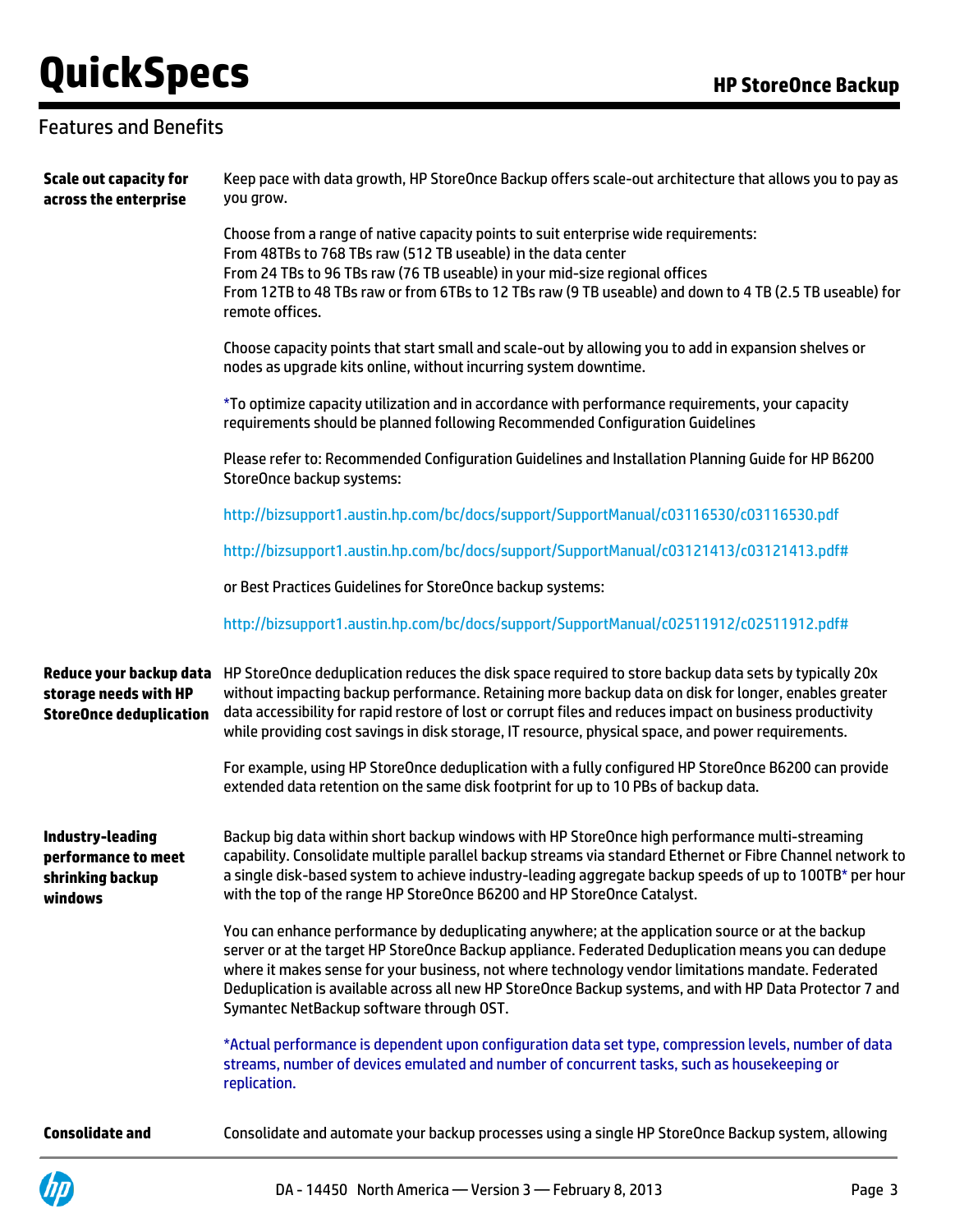| <b>Features and Benefits</b>                          |                                                                                                                                                                                                                                                                                                                                                                                                                                                                                                                                                                                                                  |
|-------------------------------------------------------|------------------------------------------------------------------------------------------------------------------------------------------------------------------------------------------------------------------------------------------------------------------------------------------------------------------------------------------------------------------------------------------------------------------------------------------------------------------------------------------------------------------------------------------------------------------------------------------------------------------|
| free-up IT resources                                  | automate daily backup to you to reduce the time spent managing multiple data protection devices and processes. What's more, HP<br>StoreOnce Backup can help you reduce complexity by spanning multiple enterprise network platforms to<br>consolidate your backup in one.                                                                                                                                                                                                                                                                                                                                        |
|                                                       | With HP StoreOnce Catalyst movement of deduplicated data across the enterprise is even easier. There's<br>no need to dedupe and rehydrate at each step, and data movement is seamlessly controlled by your<br>backup application.                                                                                                                                                                                                                                                                                                                                                                                |
| recovery and remote<br>office data protection         | Lower the cost of disaster HP StoreOnce deduplication also enables network efficient offsite data replication. All HP StoreOnce<br>Backup systems use StoreOnce data deduplication to significantly reduce the amount of data that needs<br>to be replicated, enabling the use of lower bandwidth, lower cost links to transmit data offsite.                                                                                                                                                                                                                                                                    |
|                                                       | StoreOnce enabled replication opens the way to cost-effective centralized backup from remote sites or<br>branch offices, and delivers a consolidated disaster recovery solution for the data center.                                                                                                                                                                                                                                                                                                                                                                                                             |
| <b>Reliable remote office</b><br>data protection      | Centralize the backup of multiple remote sites, HP StoreOnce Backup allows a fan-in from 8 backup<br>streams to a single HP StoreOnce 2620 target, and up to 384 backup streams to a single HP StoreOnce<br>B6200 target at the data center. With HP StoreOnce Catalyst the movement of data between sites is<br>seamlessly controlled by your backup application, supporting a range of flexible configurations that<br>enable the concurrent movement of data from one site to multiple sites, and the ability to cascade data<br>around the enterprise (sometimes referred to as multi-hop).                  |
| <b>Industry leading restore</b><br>speeds             | Up to 40 TB/hour industry-leading restore speeds; StoreOnce B6200 Backup restores at the same speed as<br>native ingest.                                                                                                                                                                                                                                                                                                                                                                                                                                                                                         |
| <b>Seamlessly integrates</b><br>into your environment | The HP StoreOnce Backup systems offer flexibility with virtual tape library (VTL), NAS and StoreOnce<br>Catalyst targets for backup applications. This means that you can easily integrate StoreOnce Backup into<br>your existing IT environment with minimum disruption. Supported by all leading backup applications, this<br>allows each Backup System to be installed and used without additional investment in software.                                                                                                                                                                                    |
|                                                       | The 1U, 2U and 4U HP StoreOnce Backup systems are easily rack-mounted in standard racks, while the<br>leading performance HP StoreOnce B6200s are pre-integrated into HP extended depth 42U racks for<br>efficient use of space in the data center and remote offices.                                                                                                                                                                                                                                                                                                                                           |
| increases backup<br>reliability                       | Highly available solution HP StoreOnce Backup systems can enhance reliability by automating and consolidating backup to reduce<br>operator intervention and consequently user-generated errors.<br>HP understands the need for highly reliable, highly available data protection. Consequently HP StoreOnce<br>Backup systems feature hardware RAID 6 and RAID 5 to reduce the risk of data loss due to disk failure. The<br>high performance HP StoreOnce B6200 extends this reliability with autonomic restart and no single point<br>of failure in your backup process by offering redundancy at every level: |
|                                                       | • Autonomic restart and node failover - simply swap to the other node in the couplet if one node fails.<br>The backup application with appropriate script or configuration settings, where supported, will<br>continue to retry backup jobs.<br>Built-in hardware redundancy - dual path disk arrays, dual path internal network, dual power<br>supplies throughout.<br>• Dual fabric support for the backup jobs to the system via bonded Ethernet connections and dual<br>fibre channel ports per node.                                                                                                        |

Hot add server nodes and storage without the need to have scheduled maintenance.

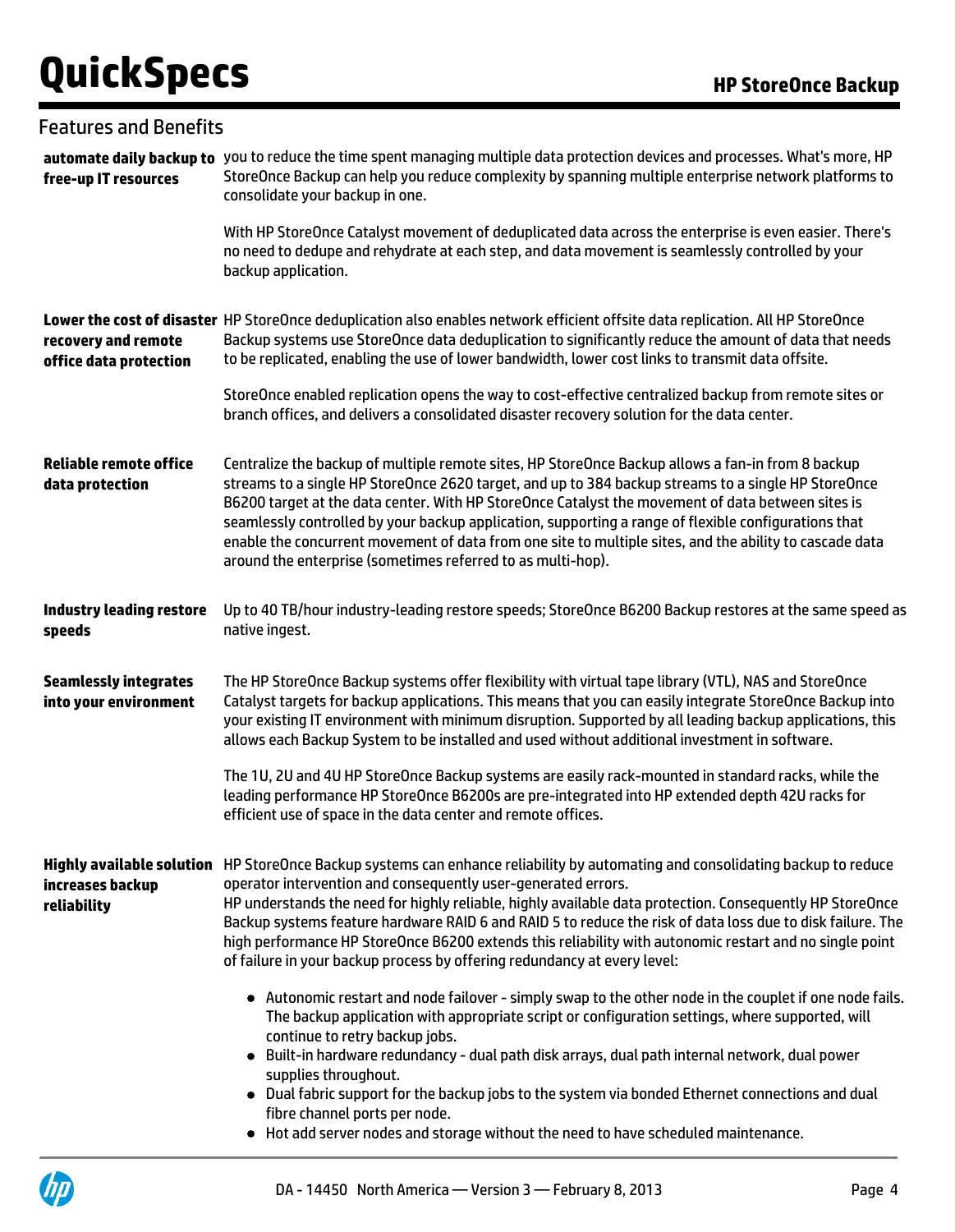### Features and Benefits

### **Special Features**

**Scale-out, future-ready designs to deliver leading** with shrinking backup windows, reliable disaster recovery, simplified protection of remote offices and **capacity and performance** rapid file restore to meet today's SLAs. HP StoreOnce Backup systems are designed to deliver scale-out capacity and performance to keep pace

> Customers can start out by purchasing a single HP StoreOnce base unit/couplet, and then expanding with additional couplets and expansion shelves (in the case of the StoreOnce B6200), or additional expansion shelves (with the other StoreOnce Backup systems, apart from the entry-level HP StoreOnce 2620 Backup).

#### **Upgrading with HP StoreOnce 4210, 4220, 4420 and 4430:**

Start out with the HP StoreOnce base unit. When you're ready, simply purchase the corresponding storage expansion/capacity upgrade kits.

#### **Upgrading with HP StoreOnce B6200:**

Start out with the HP StoreOnce B6200 48TB system consisting of two nodes connected in failover configuration as a couplet. This is delivered pre-integrated into HP extended depth 42U racks which also contains the necessary networking capabilities for future expansion within the entire rack using an HP StoreOnce B6200 switch assembly.

To scale-out in terms of capacity, simply add up to 3 capacity upgrade kits to each couplet. Each upgrade kit comprises 2 shelves which are added symmetrically, both sides of the couplet. Each shelf contains 12x 1TB or 2TB disks, giving 24TB or 48TB raw capacity (16- 32TB usable), allowing up to a maximum of 192TB raw capacity (128TB usable) associated with the original node. Capacity upgrade kits can be added to the couplet while the Backup System is online in order to reduce unnecessary downtime.

A fully configured couplet with 3 capacity upgrade kits, can be managed as a single file system of up to 192TB raw capacity (128TB usable), however to optimize performance within a couplet, capacity usage should be balanced across both nodes within a couplet.

To scale-out in terms of performance, add in one more HP StoreOnce B6200 48TB system and again scale up by adding capacity upgrade kits. This gives you a maximum configuration of two fully configured HP StoreOnce B6200 48TB system of two couplets with a total capacity of 384TB raw capacity (256TB usable) in a single rack.

To scale-out to 768TB raw (514TB usable) purchase a second rack with expansion switch assembly, and populate as before.

\*To optimize capacity utilization and in accordance with performance requirements, your capacity requirements should be planned following Recommended Configuration Guidelines

Please refer to: Recommended Configuration Guidelines and Installation Planning Guide for HP B6200 StoreOnce backup systems:

<http://bizsupport1.austin.hp.com/bc/docs/support/SupportManual/c03116530/c03116530.pdf>

<http://bizsupport1.austin.hp.com/bc/docs/support/SupportManual/c03121413/c03121413.pdf#>

or Best Practices Guidelines for StoreOnce backup systems:

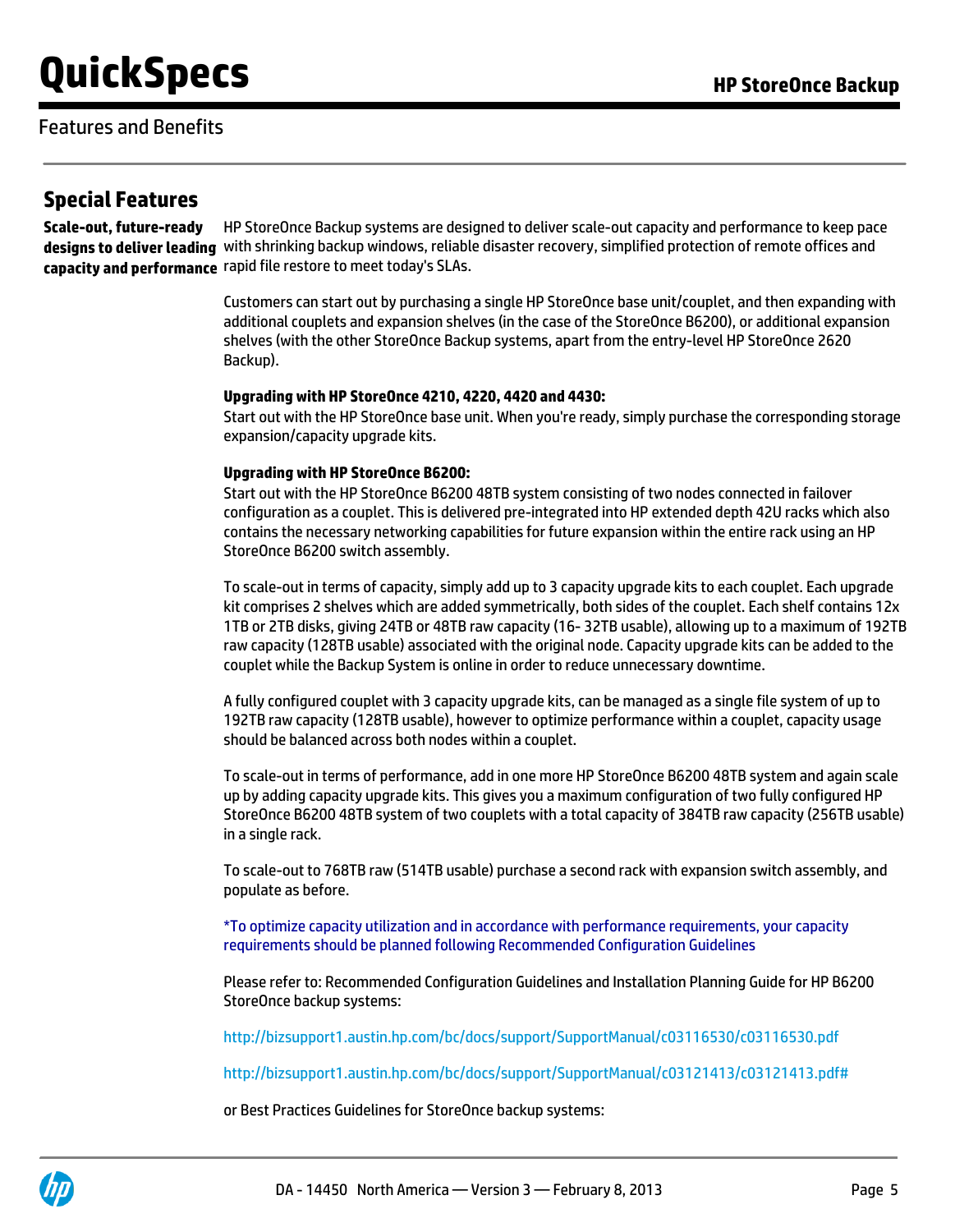### Features and Benefits

<http://bizsupport1.austin.hp.com/bc/docs/support/SupportManual/c02511912/c02511912.pdf#>

**HP StoreOnce deduplication - extend data retention on disk**

Data deduplication is a method of reducing storage needs by eliminating redundant data so that over time only one unique instance of the data is actually retained on disk. As a result, typically 20x more backup data can be retained in the same disk footprint.

Adding data deduplication to disk-based backup delivers a number of benefits:

- A cost effective way of keeping your backup data on disk for a number of weeks or even months. More efficient use of disk space effectively reduces the cost-per-gigabyte of storage and the need to purchase more disk capacity.
- Making file restores fast and easy from multiple available recovery points. By extending data retention periods on disk, your backup data is more accessible for longer periods of time, before archiving to tape. In this way, lost or corrupt files can be quickly and easily restored from backups taken over a longer time span.
- Ultimately, data deduplication makes the replication of backup data over lower bandwidth WAN links financially viable (providing offsite protection for backup data) as only changed data is sent across the connection to a second device (either a second identical device or one that comes from this product family).

#### **HP StoreOnce deduplication**

HP StoreOnce deduplication software simplifies the deployment of deduplication technology across IT infrastructures. With explosive data growth driving IT sprawl, deduplication technology is quickly becoming a requirement for many customers to help reduce the capacity required to store information.

Traditional deduplication technologies tend to approach the problem from a fragmented perspective and this results in multiple deduplication methodologies being deployed adding to the management complexity of the infrastructure.

HP StoreOnce is different; as a next generation deduplication architecture, it is not sold as standalone software, but rather is a portable engine that can be consistently embedded in multiple products, eliminating the complexity of first generation deduplication. HP StoreOnce uses patented innovation and features designed by HP Labs to maximize backup and restore performance while minimizing management and hardware overhead.

#### **How it works**

Deduplication works by examining the data stream as it arrives at the storage appliance, checking for blocks of data that are identical and eliminating redundant copies. If duplicate data is found, a pointer is established to the original set of data as opposed to actually storing the duplicate blocks, removing or "deduplicating" the redundant blocks from the volume. The key here is that the data deduplication is being done at the block level to remove far more redundant data than deduplication done at the file level where only duplicate files are removed.

Data deduplication is especially powerful when it is applied to backup, since most backup data sets have a great deal of redundancy. The amount of redundancy will depend on the type of data being backed up, the backup methodology and the length of time the data is retained.

Example. Backing up a large customer database that gets updated with new orders throughout the day. With the typical backup application you would normally have to back up, and store the entire database. Even incremental backups will result in storing the full database to disk once again, taking up increasing amounts of disk space with almost identical backup data sets. With block-level deduplication, you can

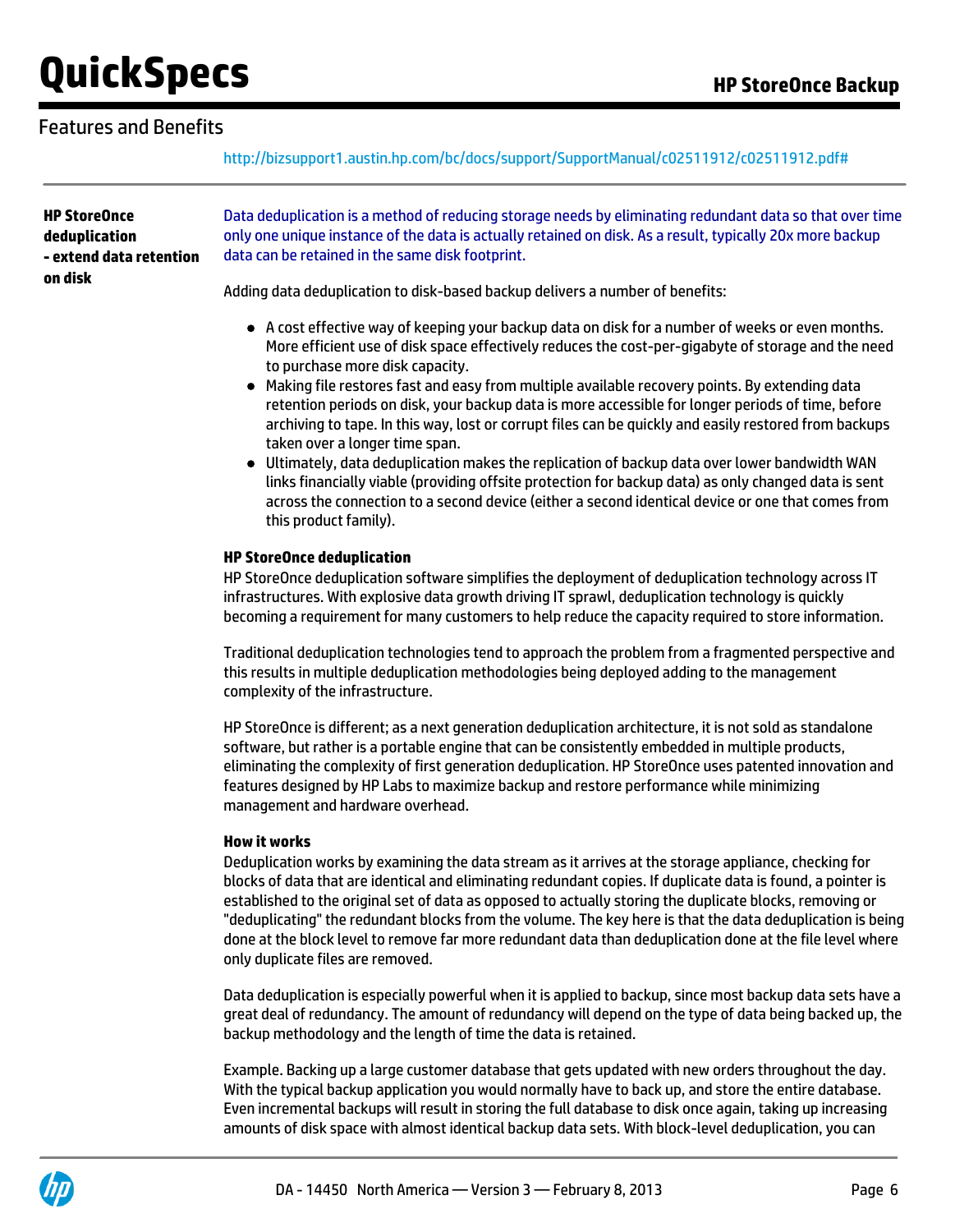### Features and Benefits

back up the same database to the device on two successive nights and, due to its ability to identify redundant blocks, only the blocks that have changed will be stored. All the redundant data will have pointers established.

#### **The HP approach to deduplication**

HP StoreOnce deduplication software simplifies the deployment of deduplication technology across IT infrastructures. With explosive data growth driving IT sprawl, deduplication technology is quickly becoming a requirement for many customers to help reduce the capacity required to store information.

Traditional deduplication technologies tend to approach the problem from a fragmented perspective and this results in multiple deduplication methodologies being deployed adding to the management complexity of the infrastructure. HP StoreOnce is different; as a next generation deduplication architecture, it is not sold as standalone software, but rather is a portable engine that can be consistently embedded in multiple products, eliminating the complexity of first generation deduplication. HP StoreOnce uses patented algorithms and features designed by HP Labs to maximize backup and restore performance while minimizing management and hardware overhead.

HP Backup systems feature HP StoreOnce deduplication which uses an optimized in-line process to provide enhanced performance and is architected to be portable to other HP products in the future.

**NOTE:** The HP VLS product family uses a post-process, object-level data deduplication scheme for increased performance in large scale Fibre Channel deployments. StoreOnce and VLS deduplication platforms are not compatible. They use different technologies that cannot be used together.

For more information on HP StoreOnce deduplication refer to the white papers available on <http://www.hp.com/go/StoreOnce>

#### **What deduplication ratio can I expect?**

The actual data deduplication ratio you can expect will depend on a number of factors including: the type of data, the backup methodology used, and the length of time you retain your data. However, assuming standard business data mix and extended on disk retention (periods of more than 12 weeks) you could expect to see 20:1 deduplication ratio assuming a weekly full and daily incremental backup model

#### **Is there likely to be any impact on performance?**

The actual performance achieved using an HP StoreOnce Backup system is dependent upon a number of factors including data set type, compression levels, number of data streams, number of devices emulated and number of concurrent tasks, such as backup and deduplication, housekeeping, and replication. In general, the more process steps, the longer it may take. Consequently, when compared to back up without deduplication, a reduced amount of data will be backed up AND replicated within the same timeframe.

For help with choosing the most appropriate HP StoreOnce Backup configuration for your specific environment, we recommend you talk to your HP partner or sales advisor about using the HP storage Sizing Tool which can be downloaded from the Downloads section of www.hp.com/go/StoreOnceSizer

Making use of the backup systems ability to run multiple backups in parallel can substantially improve aggregate throughput. This and a number of other best practices can help you to optimize the performance of a StoreOnce Backup System.

For more information, refer to:

Please refer to: Recommended Configuration Guidelines and Installation Planning Guide for HP B6200 StoreOnce backup systems:

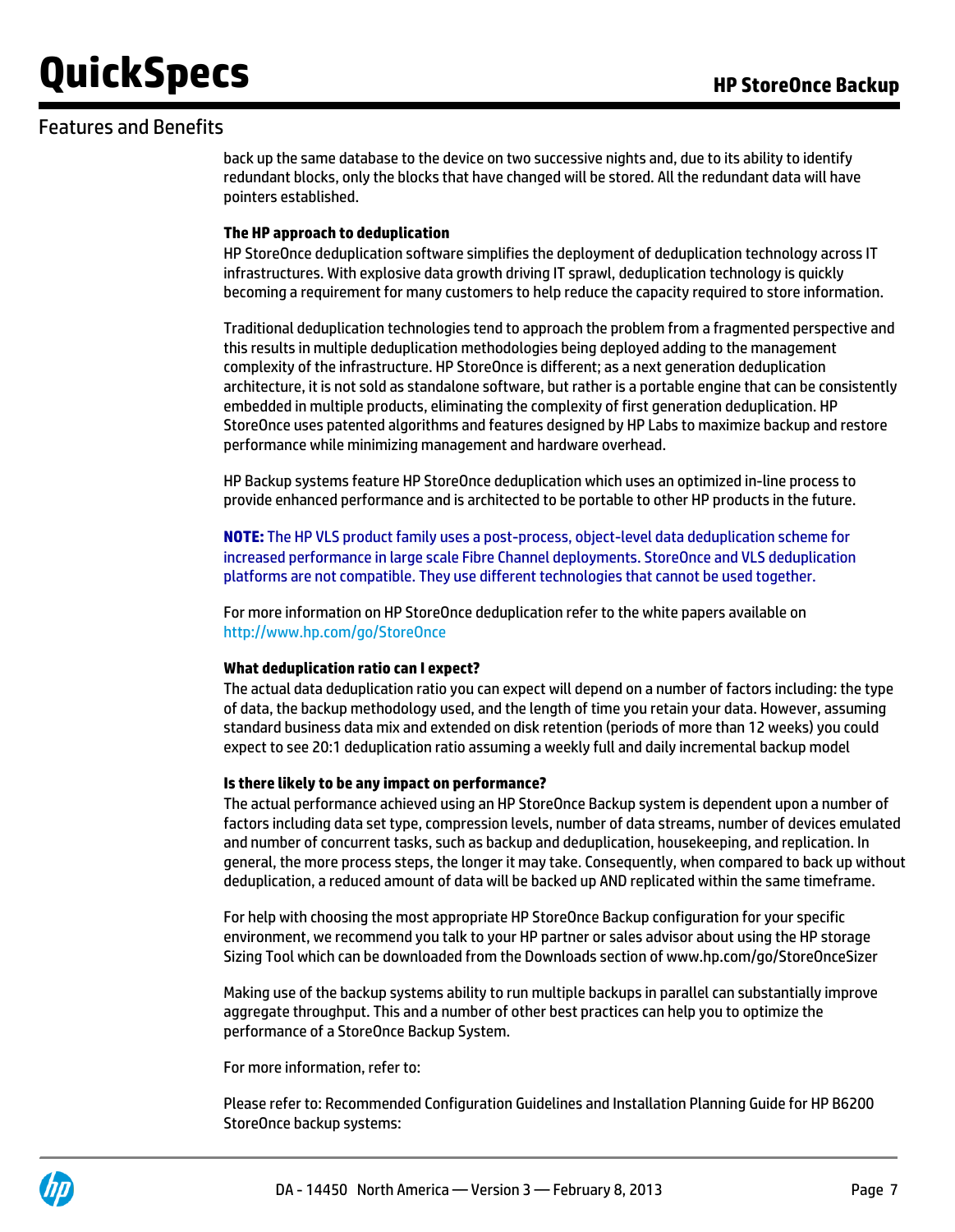| <b>Features and Benefits</b>                                                                                                                                                                                                                                                                                                                                                                                                                                                                                                                                                                                                           |  |  |
|----------------------------------------------------------------------------------------------------------------------------------------------------------------------------------------------------------------------------------------------------------------------------------------------------------------------------------------------------------------------------------------------------------------------------------------------------------------------------------------------------------------------------------------------------------------------------------------------------------------------------------------|--|--|
| http://bizsupport1.austin.hp.com/bc/docs/support/SupportManual/c03116530/c03116530.pdf                                                                                                                                                                                                                                                                                                                                                                                                                                                                                                                                                 |  |  |
| http://bizsupport1.austin.hp.com/bc/docs/support/SupportManual/c03121413/c03121413.pdf#                                                                                                                                                                                                                                                                                                                                                                                                                                                                                                                                                |  |  |
| or Best Practices Guidelines for StoreOnce backup systems:                                                                                                                                                                                                                                                                                                                                                                                                                                                                                                                                                                             |  |  |
| http://bizsupport1.austin.hp.com/bc/docs/support/SupportManual/c02511912/c02511912.pdf#<br>For more information on achieving deduplication ratios go to: www.hp.com/go/deduplication                                                                                                                                                                                                                                                                                                                                                                                                                                                   |  |  |
| Data replication is the process of making a duplicate copy of a data set across a network to a "target site".<br>It is generally used to transmit backup data sets off-site to provide disaster recovery (DR) protection in the<br>event of catastrophic data loss at the "source site"                                                                                                                                                                                                                                                                                                                                                |  |  |
| Replicating large volumes of data backup over a typical WAN is expensive. However, today's products with<br>data deduplication have made it possible to replicate data over lower bandwidth links for a more cost-<br>effective, network efficient replication solution that provides a practical disaster recovery solution and an<br>ideal solution for centralizing the backup of remote offices.                                                                                                                                                                                                                                   |  |  |
| Data deduplication shrinks the amount of backup data that needs to be replicated from the source HP<br>appliance, and as a result significantly reduces replication bandwidth requirements. Once a replica of the<br>data backup set has been created on a remote HP target appliance all that is required to keep the replica<br>identical to the source is the automatic, periodic copying and movement of the new data segments which<br>are created during each backup. With such small amounts of data being transmitted asynchronously,<br>lower bandwidth networks offer sufficient performance and a much lower cost solution. |  |  |
| NOTE: Replication of data can only occur between devices within the same product family ie. HP StoreOnce<br>4420 and HP StoreOnce B6200, but not between HP StoreOnce and HP VLS appliances.                                                                                                                                                                                                                                                                                                                                                                                                                                           |  |  |
| HP's data replication feature includes replication bandwidth limiting functionality, restricting the amount<br>of bandwidth being used when replicating data for even more network-efficient replication. Without<br>replication bandwidth limiting, a replication job could use as much bandwidth as is available, potentially<br>making other network activities unresponsive. Replication bandwidth limiting is customer configurable at<br>the appliance level via the graphical user interface and is set as a percentage of the available network<br>bandwidth.                                                                  |  |  |
| <b>Replication Licensing:</b><br>HP delivers replication by license, either as a standalone replication solution, or as part of the HP<br>StoreOnce Catalyst licensing (see the following section below). With HP StoreOnce Backup, replication is<br>licensed by VTL/NAS target, this means that with one replication license:                                                                                                                                                                                                                                                                                                        |  |  |
| 8 source appliances can replicate to a single HP StoreOnce 2620<br>24 source appliances can replicate to a single HP StoreOnce 4210 or 4220<br>50 source appliances can replicate to a single HP StoreOnce 4420 or 4430<br>96 source appliances can replicate to a single HP StoreOnce B6200 48TB target                                                                                                                                                                                                                                                                                                                               |  |  |
| For the HP StoreOnce B6200 a set of four replication licenses will enable up to 384 source appliances to<br>replicate to the 4 couplets of a fully populated B6200.                                                                                                                                                                                                                                                                                                                                                                                                                                                                    |  |  |
| Replication by target makes replication from multiple remote sites to a single data center a more cost<br>effective option with StoreOnce than with competitor products.                                                                                                                                                                                                                                                                                                                                                                                                                                                               |  |  |
|                                                                                                                                                                                                                                                                                                                                                                                                                                                                                                                                                                                                                                        |  |  |

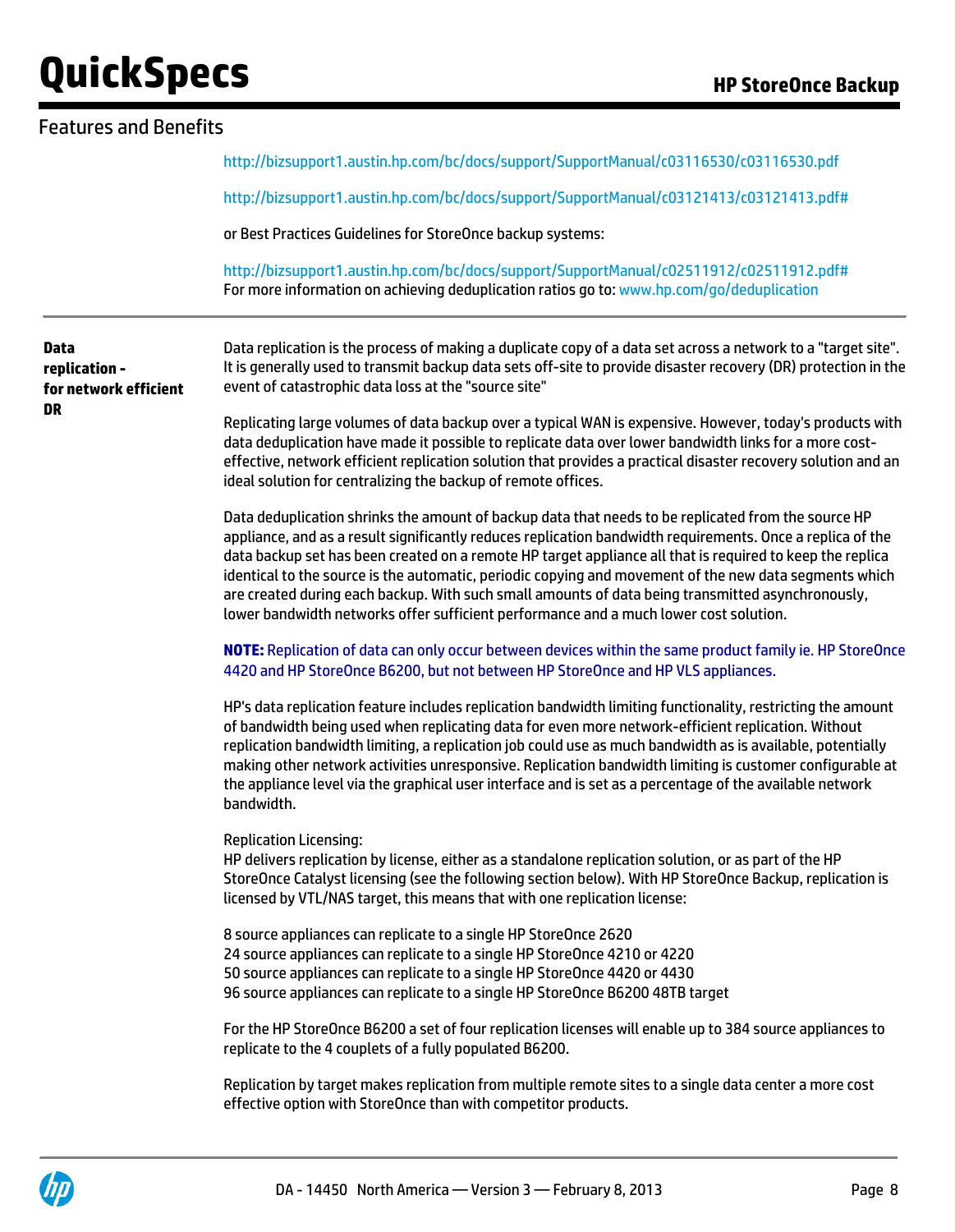### Features and Benefits

Once licensing has been applied, configuring and using replication is made straightforward by the graphical user interface and configuration wizard on the HP appliance. Replication licensing requirements grow as you system grows.

**NOTE:** if using your StoreOnce Backup for both VTL/NAS and StoreOnce Catalyst targets, additional licensing may be required as described in the following section.

Also refer to the 'Related Options - Replication licenses' section of these QuickSpecs for more details. Electronic licenses are available and delivered via<http://www.webware.hp.com>

**HP StoreOnce Catalyst seamless data movement** deduplication algorithm. It allows the seamless movement of deduplicated data across the enterprise to **across the enterprise** HP StoreOnce Catalyst brings to fruition the HP StoreOnce vision of a single, integrated enterprise-wide other StoreOnce Catalyst systems without rehydration. This means that you can benefit from:

- Simplified management of data movement from a single pane of glass: tighter integration with your backup application to centrally manage file replication across the enterprise.
- Seamless control across complex environments: supporting a range of flexible configurations that enable the concurrent movement of data from one site to multiple sites, and the ability to cascade data around the enterprise (sometimes referred to as multi-hop).
- Enhance performance: distributed deduplication processing using StoreOnce Catalyst stores on the StoreOnce Backup systems and on multiple servers can optimize loading and utilization of backup hardware, network links and backup servers for faster deduplication and backup performance.
- Faster time to backup to meet shrinking backup windows: up to 100TB/hour \*aggregate throughput, 4x faster than backup to a NAS target

#### \*Actual performance is dependent upon configuration data set type, compression levels, number of data streams, number of devices emulated and number of concurrent tasks, such as housekeeping or replication.

HP StoreOnce Catalyst is available by electronic license for customers of any of the latest HP StoreOnce Backup systems with HP Data Protector 7 or Symantec Backup Exec and NetBackup software via OST. Licensing works in the following way:

For StoreOnce Catalyst implementation with StoreOnce 2620, 4210, 4220, 4420, 4430: Each Catalyst-enabled product requires a StoreOnce Catalyst license per base unit that is to be used as a target for Catalyst backups or copy operations.

For StoreOnce Catalyst implementations with B6200: Each Catalyst-enabled couplet requires a StoreOnce Catalyst license, for a fully configured B6200 up to 4 Catalyst licenses will be required.

Note that, with Catalyst licenses, additional StoreOnce replication licenses may be required if you intend to replicate between VTL and/or NAS targets in addition to Catalyst. In this case, a replication license is required for each target backup system, or couplet (B6200) - no VTL/NAS replication license is required for source systems.

Electronic licenses are available and delivered via<http://www.webware.hp.com>

It is possible for existing StoreOnce customers to convert existing StoreOnce D2D products so that they can then employ StoreOnce Catalyst. However, the conversion process is a destructive upgrade and will also reduce the usable capacity available.

Therefore caution is recommended when deciding to convert existing products. For further information

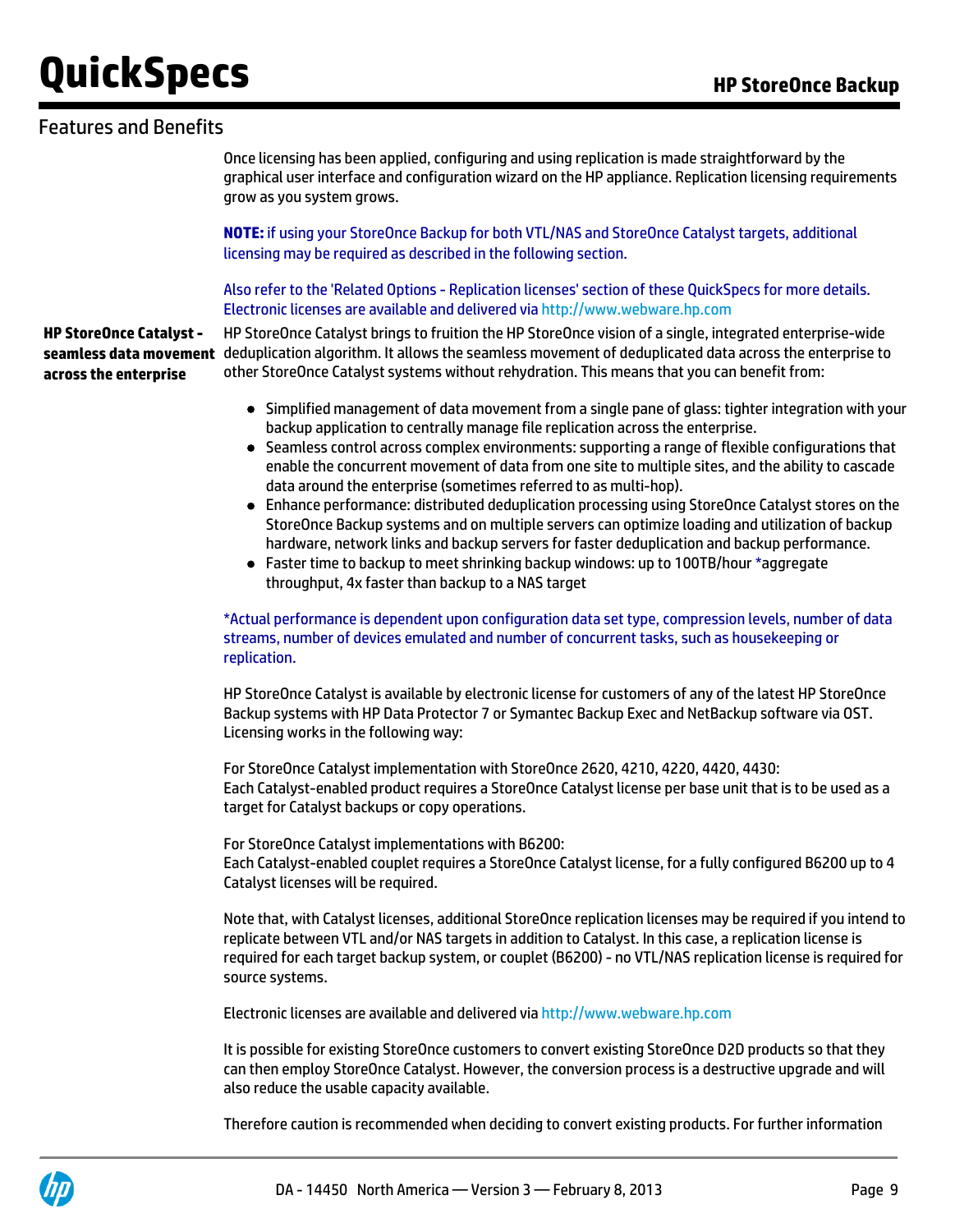| <b>Features and Benefits</b>               |                                                                                                                                                                                                                                                                                                                                                                                                                                                                                                                                                                                                                                                                                                                                                                                                                                                                                                                                                                                                                                                                                                                                                                                                                                                                                                                                                                                                                                                                                                                                                                                                                                                                                                                                                                                                                                                                                                                                                                                                       |
|--------------------------------------------|-------------------------------------------------------------------------------------------------------------------------------------------------------------------------------------------------------------------------------------------------------------------------------------------------------------------------------------------------------------------------------------------------------------------------------------------------------------------------------------------------------------------------------------------------------------------------------------------------------------------------------------------------------------------------------------------------------------------------------------------------------------------------------------------------------------------------------------------------------------------------------------------------------------------------------------------------------------------------------------------------------------------------------------------------------------------------------------------------------------------------------------------------------------------------------------------------------------------------------------------------------------------------------------------------------------------------------------------------------------------------------------------------------------------------------------------------------------------------------------------------------------------------------------------------------------------------------------------------------------------------------------------------------------------------------------------------------------------------------------------------------------------------------------------------------------------------------------------------------------------------------------------------------------------------------------------------------------------------------------------------------|
| <b>HP Replication Manager</b>              | please refer to conversion documentation posted on: www.hp.com/support/manuals<br>HP StoreOnce Replication Manager (RM) is a centralized management console to analyze up to 400<br>StoreOnce devices across multiple sites. It provides advanced monitoring, reporting, forecasting and trend<br>analysis in NAS, VTL, and StoreOnce Catalyst environments. Specifically, Replication Manager 2.1 provides<br>trends analysis of capacity usage, replication up times, utilization analysis and performance. This analysis<br>can be exported in CSV format. RM 2.1 also includes real time graphical views (with auto refresh), active<br>directory group setting, firmware identification, and a Command Line Interface. RM 2.1 is supported on 64<br>bit machines only.<br>Replication Manager software is available for download from the HP StoreOnce Software Depot Kiosk<br>www.software.hp.com/kiosk.<br>In order to benefit from Replication manger, StoreOnce Backup systems require the latest firmware, which<br>can be obtained via a free firmware upgrade by following the "Support & Drivers" link on<br>www.hp.com/go/storeonce or by following the "HP Support & Drivers" link from: www.hp.com                                                                                                                                                                                                                                                                                                                                                                                                                                                                                                                                                                                                                                                                                                                                                                                    |
| - VTL, NAS or StoreOnce<br><b>Catalyst</b> | Choosing the best backup HP StoreOnce Backup systems are capable of supporting VTL, NAS and StoreOnce Catalyst targets for<br>target for data protection backup applications on a single platform.<br>StoreOnce Catalyst targets are recommended for more complex data protection environments were<br>flexibility of data movement is required. StoreOnce Catalyst can also enable distributed deduplication<br>processing, balancing the load for optimum server, backup appliance and network.<br>VTL targets appear to the backup application as physically connected tape devices, with backup and<br>recovery jobs managed in the same manner as with a physical tape device. The primary difference being<br>that there is no physical media that must be managed. They are recommended for customers in Fibre<br>Channel environments, or where a continued investment in tape hardware and software is a key<br>consideration.<br>NAS appliances provide general disk file share and protection. HP StoreOnce Backup is designed as target<br>storage for backup applications that need rapid restores and reduced backup windows. The device will<br>present standard NAS protocols over the front-end 10Gb LAN ports of the device, thus providing a LAN<br>backup target (with deduplication) that can be used transparently with qualified enterprise backup<br>application, as such, it uniquely offers:<br>• Easier setup and administration of backup<br>• Data deduplication, allowing more backup data to be retained on disk for longer periods<br>• Data replication for cost-effective, off-site storage<br>NAS targets are recommended for customers in non-tape environments. NAS targets consist of one or<br>more file shares that appear to the backup application as standard CIFS drive shares, while still supporting<br>data deduplication and replication. The StoreOnce Backup systems should not be used for general purpose<br>NAS operations such as file sharing. |

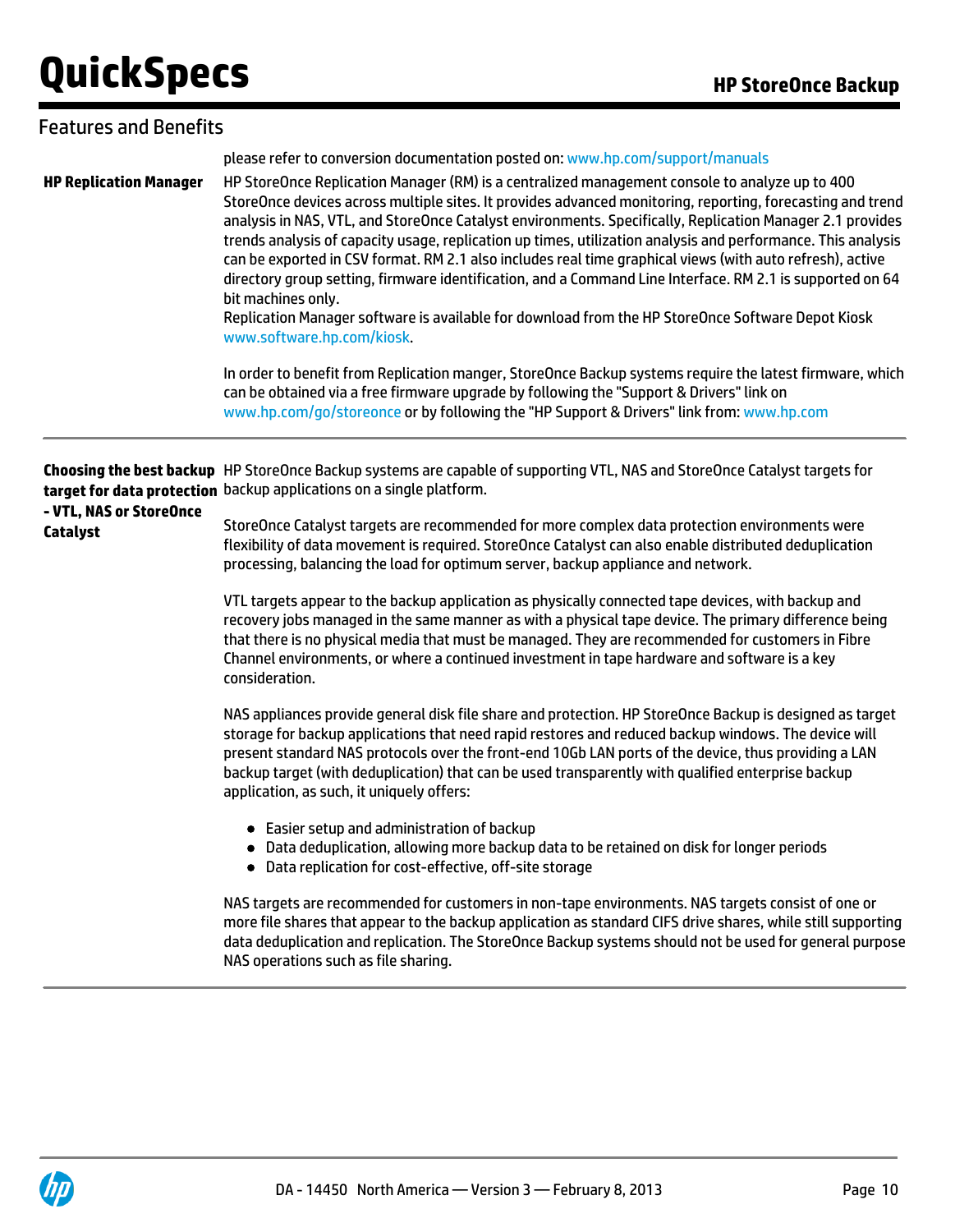### Features and Benefits

**Highly Available data protection**

HP StoreOnce Backup systems are designed to deliver upmost reliability, with RAID 6 implemented across the product family (RAID 5 on StoreOnce 2600 Backup systems). However, the highest performance member of the HP StoreOnce family, the StoreOnce B6200 offers additional protection for the multi-node configuration.

HP StoreOnce B6200 is designed with no single point of hardware failure. The hardware of the HP StoreOnce B6200's couplet handles any one component failing. This means the following high availability features:

- Autonomic Restart and node failover
- RAID storage, with RAID6 as the minimum redundancy level (so each RAID set can survive a double disk failure)
- The front-end controllers (nodes) within a couplet are configured in failover mode so that if one controller fails all critical non-replaceable aspects of that controller are transparently moved to another controller and the failed controller is disabled.
- Dual storage controllers (RAID and JBOD), with cache mirroring between the RAID controllers (so that if a controller fails the data is preserved and is still written to media by the other controller)
- Dual paths to the disk drives
- Power failure protection for all caching within the storage
- Dual power supplies, such that the hardware will continue operating at full performance if one power supply is offline.
- Redundant fans, such that the hardware will continue operating at full performance if one fan is offline
- Mirrored system disks in each controller (node) to store the device operating system and software
- Front-end high availability (dual fabric support): each controller will have at least two front-end ports per port type to support the customer's external LAN/SAN fabrics. Thus if any external fabric fails there is still full access to every node in the device.
- Hot add additional storage or server nodes without scheduled downtime.
- A single GUI/CLI interface is presented from any one node in the system, if that controller fails then the GUI will automatically move to a different controller whilst still being presented at the same network address.

### **Models**

For help with choosing the most appropriate StoreOnce Backup systems for your specific environment, we recommend you talk to your HP partner or sales advisor about using the HP Storage Sizing Tool which can be downloaded from the Downloads section of [www.hp.com/go/d2dsizer](http://www.hp.com/go/d2dsizer)

**[NOTE:](http://www.hp.com/go/d2dsizer)** [From December 2012 HP StoreOnce Backup systems, expansion kits and associated licenses have been rebranded and have](http://www.hp.com/go/d2dsizer) [new SKUs. For previous version of HP StoreOnce D2D Backup system please refer to:](http://www.hp.com/go/d2dsizer)

[http://h18004.www1.hp.com/products/quickspecs/13218\\_na/13218\\_na.html](http://h18004.www1.hp.com/products/quickspecs/13218_na/13218_na.html)

**NOTE:** \* - In all cases, actual performance is dependent upon configuration, data set type, compression levels, number of data streams, number of devices emulated and number of concurrent tasks, such as housekeeping or replication.

To optimize capacity utilization and in accordance with performance requirements, your capacity requirements should be planned following Recommended Configuration guidelines.

Please refer to: Recommended Configuration Guidelines and Installation Planning Guide for HP B6200 StoreOnce backup systems:

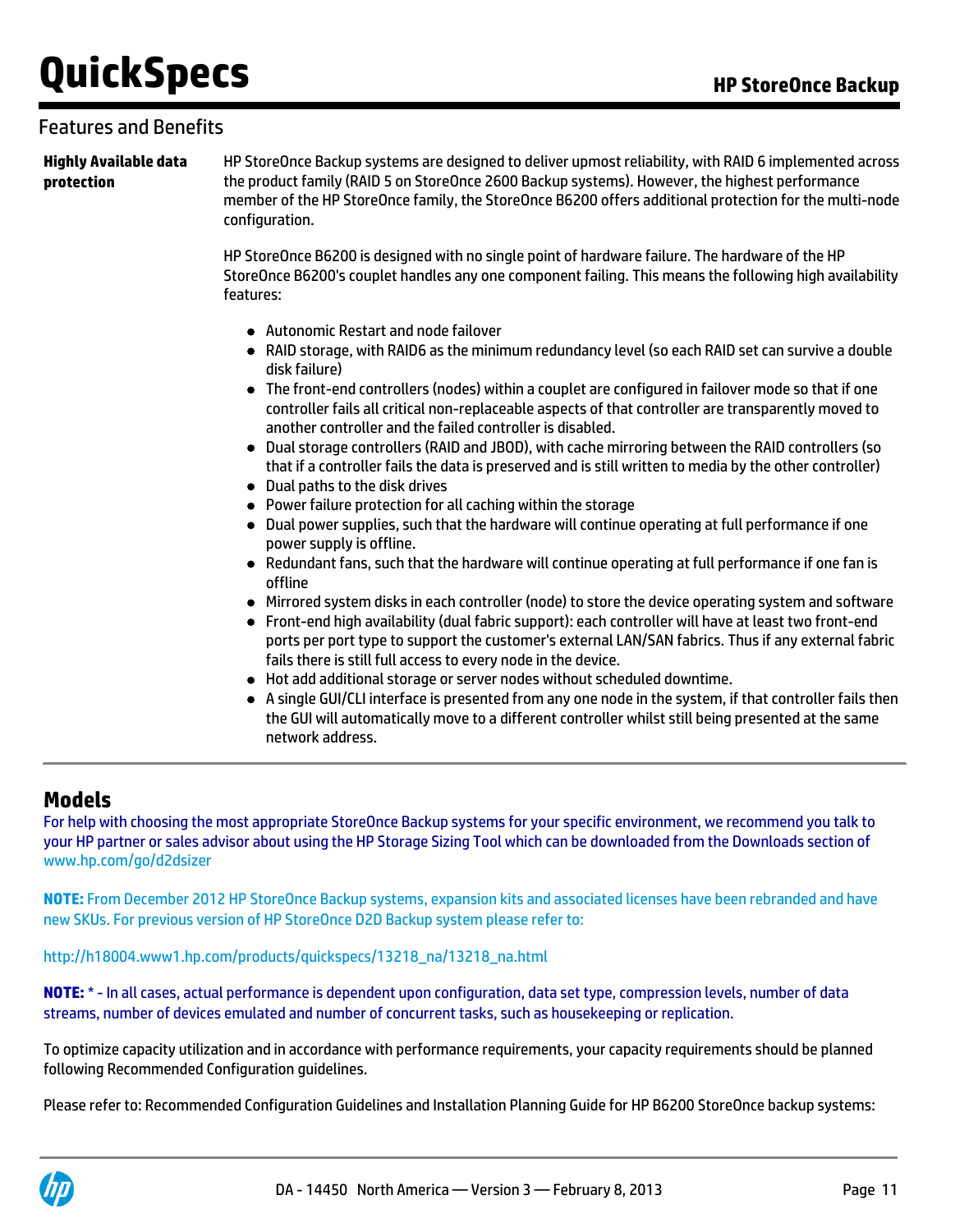## Features and Benefits

<http://bizsupport1.austin.hp.com/bc/docs/support/SupportManual/c03116530/c03116530.pdf>

<http://bizsupport1.austin.hp.com/bc/docs/support/SupportManual/c03121413/c03121413.pdf#>

or Best Practices Guidelines for StoreOnce backup systems:

#### <http://bizsupport1.austin.hp.com/bc/docs/support/SupportManual/c02511912/c02511912.pdf#>

| <b>HP StoreOnce B6200</b><br><b>Backup</b> | HP StoreOnce B6200 takes HP StoreOnce to the enterprise, providing disk based backup with<br>deduplication for cost effective, longer term on site data retention and off site disaster recovery. The<br>highest performance HP StoreOnce Backup system, these highly scale-out solutions offer from 32 TB to<br>512 TB of usable capacity (48 to 768 TB raw) and industry-leading aggregate speeds of up to 100TB/hr*<br>with StoreOnce Catalyst to match enterprise performance requirements and meet ever shrinking backup<br>windows.                      |
|--------------------------------------------|----------------------------------------------------------------------------------------------------------------------------------------------------------------------------------------------------------------------------------------------------------------------------------------------------------------------------------------------------------------------------------------------------------------------------------------------------------------------------------------------------------------------------------------------------------------|
| HP StoreOnce 4430<br><b>Backup</b>         | HP StoreOnce 4430 delivers cost-effective, scalable disk-based backup with deduplication for longer term<br>on-site data retention and off-site disaster recovery for larger data centers or regional offices. It also<br>provides a replication target device for up to 50 remote or branch offices. The StoreOnce 4430 delivers a<br>scalable 4U solution from 16 TB to 76 TB of usable capacity (24 to 96 TB raw) and speeds of up to 12.5<br>TB/hour* with HP StoreOnce Catalyst for protection of up to 50 TBs* of data in a 4-hour window.               |
| <b>HP StoreOnce 4420</b><br><b>Backup</b>  | HP StoreOnce 4420 delivers a balance of price and performance for midsized to large data centers or<br>regional offices, and an ideal replication target device for up to 50 remote or branch offices. The StoreOnce<br>4420 delivers a scalable 4U solution from 8 TB to 38 TB of usable capacity (12 to 48 TB raw) and speeds of<br>up to 10.8 TB/hour* with StoreOnce Catalyst for protection of up to 43 TBs* of data in a 4-hour window.                                                                                                                  |
| HP StoreOnce 4220<br><b>Backup</b>         | HP StoreOnce 4220 is designed for small to midsized data centers and as a replication target device for up<br>to 24 remote and branch offices. The 2U StoreOnce 4220 delivers a scalable solution from 8 to 18 TB of<br>useable capacity (12 to 48 TB raw) using a simple and cost effective 2U capacity upgrade. Meet backup<br>windows with speeds of up to 2.2 TB/hour* using HP StoreOnce Catalyst for protection of up to 8.8 TBs* of<br>data in a 4-hour window.                                                                                         |
| HP StoreOnce 4210<br><b>Backup</b>         | HP StoreOnce 4210 provides an entry point to scalable, automated backup and disaster recovery for<br>smaller data centers or remote and branch offices. It can also provide a cost-effective backup target for up<br>to 16 remote and branch office data sources. This 2U backup system scales from 4 to 9 TB of usable<br>capacity (6 to 12 TB raw) using a simple and cost effective 2U capacity upgrade. Delivering speeds of up to<br>2.2 TB/hour* with HP StoreOnce Catalyst the StoreOnce 4210 can protect up to 8.8 TBs* of data in a 4-hour<br>window. |
| <b>HP StoreOnce 2620</b><br><b>Backup</b>  | HP StoreOnce 2620 delivers entry-level disk-based backup and disaster recovery that's ideal for smaller<br>remote or branch offices and data centers. This 1U Backup system offers 2.5 TB of usable capacity (4 TB<br>raw) and speeds of up to 1 TB/hour* with StoreOnce Catalyst, allowing a full 4 TBs* of backup to be<br>completed in just 4 hours.                                                                                                                                                                                                        |

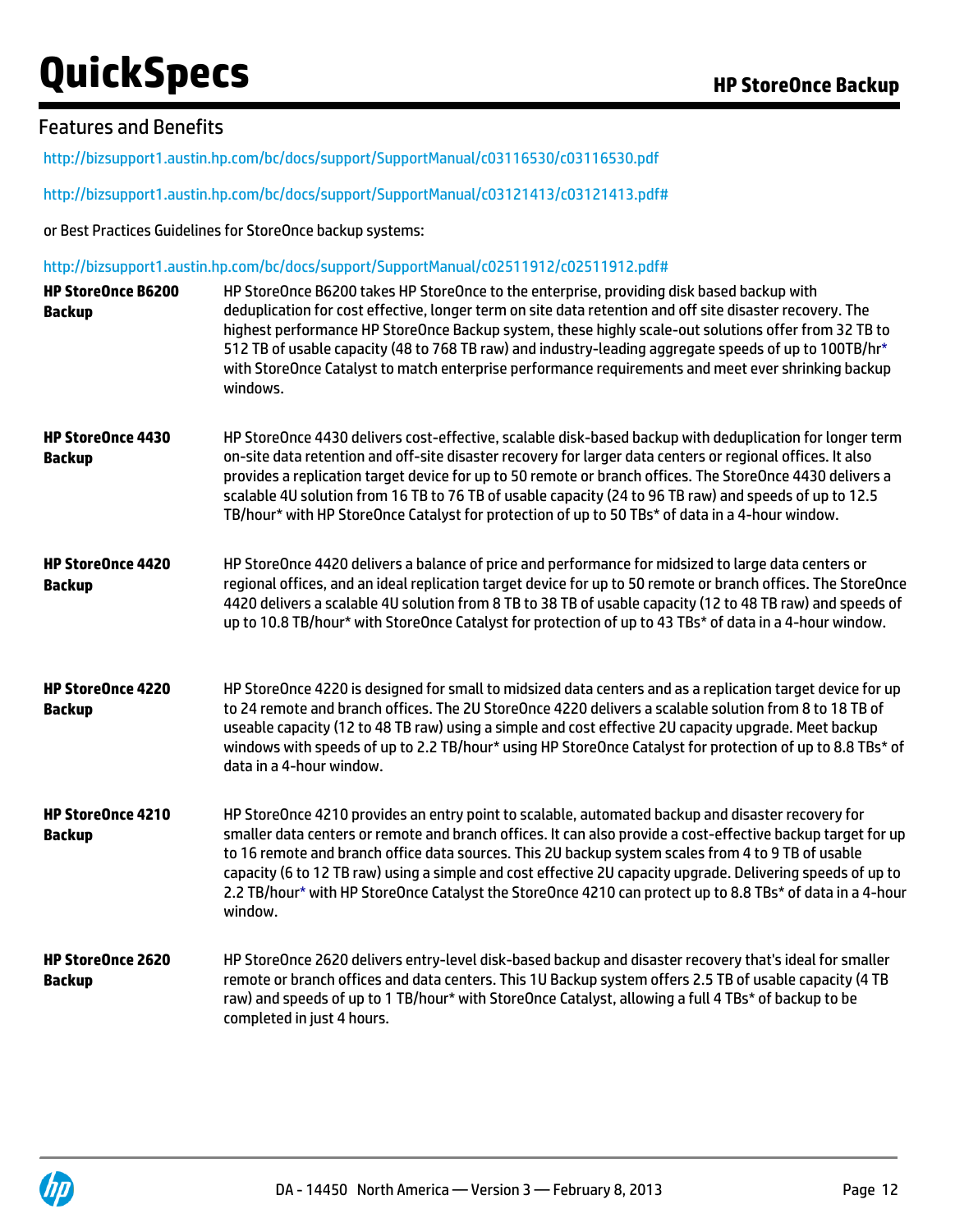## **Compatibility**

HP extensive compatibility testing program assures that your HP Backup Systems work with leading servers, operating systems, and backup applications, including those not manufactured by HP.

| <b>Server Compatibility</b>                    | HP StoreOnce Backup systems are supported on servers that use Microsoft Windows or Linux operating<br>systems, including HP ProLiant, HP Integrity Servers and a variety of third-party servers.                                                                                                                                                                                                    |
|------------------------------------------------|-----------------------------------------------------------------------------------------------------------------------------------------------------------------------------------------------------------------------------------------------------------------------------------------------------------------------------------------------------------------------------------------------------|
|                                                | For compatibility details on specific servers and the latest hardware compatibility information, please<br>refer to: http://www.hp.com/go/ebs                                                                                                                                                                                                                                                       |
| <b>OS Support</b>                              | HP StoreOnce Backup systems are supported with Microsoft Windows, Linux, HP-UX and Solaris operating<br>systems.                                                                                                                                                                                                                                                                                    |
|                                                | For more details, refer to our website for the latest information: http://www.hp.com/go/ebs                                                                                                                                                                                                                                                                                                         |
| <b>Software Support</b>                        | HP StoreOnce Backup systems are supported by a range of popular backup applications, including HP Data<br>Protector software.                                                                                                                                                                                                                                                                       |
|                                                | HP StoreOnce Backup systems with StoreOnce Catalyst are supported on HP Data Protector 7 and<br>Symantec BackupExec and NetBackup software with an OST.                                                                                                                                                                                                                                             |
|                                                | For details of specific backup application compatibility, refer to our website for the latest information:<br>http://www.hp.com/go/ebs                                                                                                                                                                                                                                                              |
| <b>Network Compatibility</b>                   | For the best performance, HP StoreOnce 4420, 4430 and B6200 Backup systems should be connected to<br>the servers they protect via a 10Gb Ethernet network. They are supported on all 10Gb Ethernet network<br>interface cards (NICs) and switches, dependent on product. 1Gb Ethernet network connections are also<br>supported for sites without 10Gb Ethernet networks (with reduced performance) |
|                                                | HP StoreOnce Backup systems are also supported on 100 base-T Ethernet networks, for connection for<br>the Web GUI and CLI access, such as a management network in a Data Centre.                                                                                                                                                                                                                    |
|                                                | This product is not supported on networks using slower Ethernet technology.                                                                                                                                                                                                                                                                                                                         |
| <b>SAN Compatibility</b>                       | HP StoreOnce Backup systems support a variety of Fibre Channel switches and HBAs.                                                                                                                                                                                                                                                                                                                   |
|                                                | For more details of SAN compatibility, refer to our website for the latest information:<br>http://www.hp.com/go/ebs                                                                                                                                                                                                                                                                                 |
| Tape compatibility -<br>migrating data to Tape | HP StoreOnce Backup systems are an excellent solution for regular and daily backup with data<br>deduplication allowing more data to be retained on disk for longer, and enabling network-efficient data<br>replication to deliver a cost-effective off-site disaster recovery solution.                                                                                                             |
|                                                | Using the device should enable a significant reduction in the amount of data stored on physical tape, so<br>that for example, there is no longer any need to store daily incremental backups on tape. However, HP still<br>recommends periodic off-load to tape as the most cost-effective, energy efficient and robust solution for:                                                               |
|                                                | • Long-term archival of data to meet regulatory requirements<br>• Long-term archival of rich media for repurposing (for example in media and entertainment)<br>• Or off-site storage for disaster recovery where data replication is not an option                                                                                                                                                  |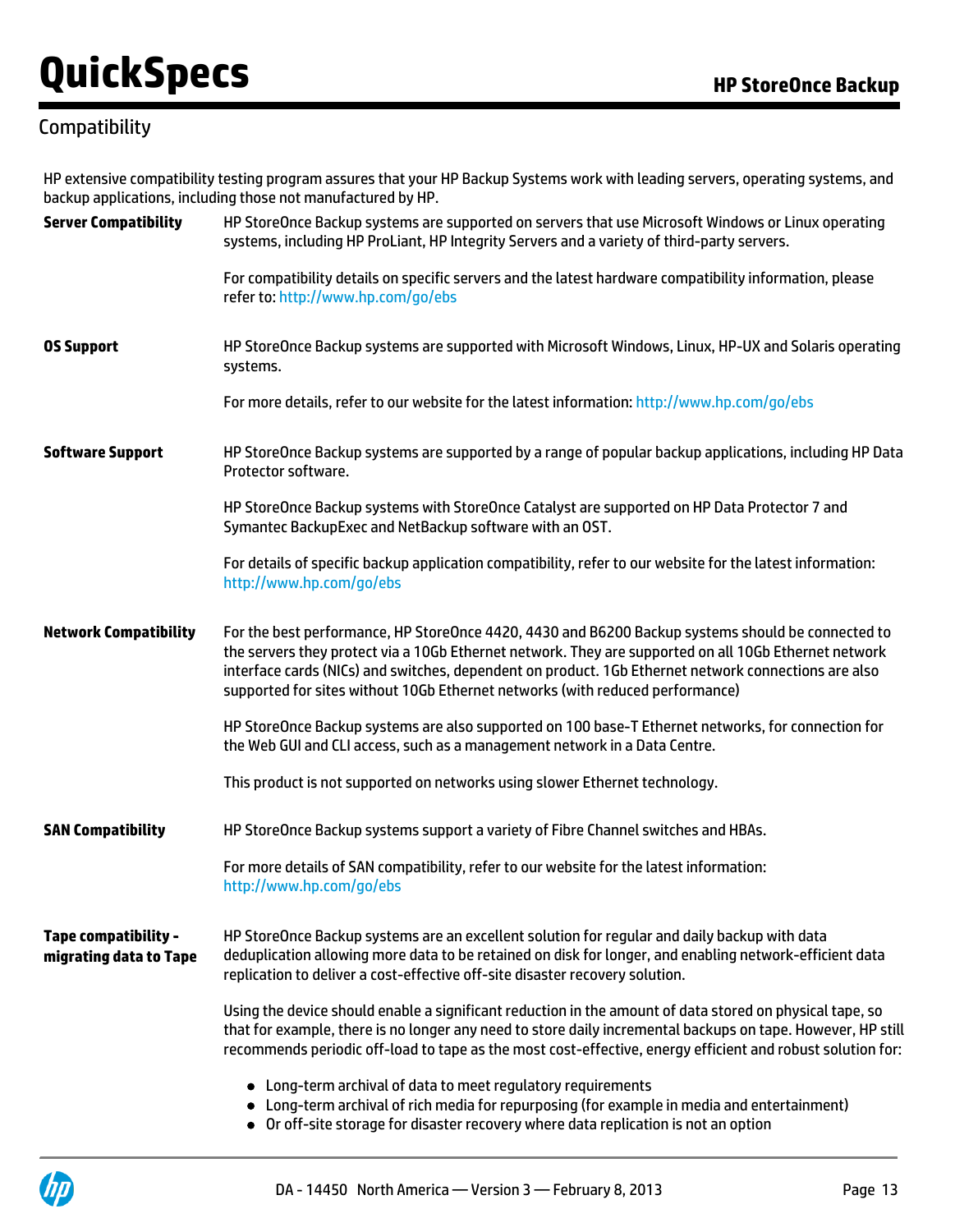## Compatibility

HP StoreOnce Backup systems do not support direct attach to tape. However, there are two methods available to migrate data to tape:

For highest performance, create a separate physical tape backup. This uses the backup application to create a completely separate tape backup from the server to a physical tape drive or library in parallel to the StoreOnce disk backup. However, this will require the user to periodically manage two separate backup processes (StoreOnce on a daily basis, and both StoreOnce and Tape where archival is being prepared).

For a straight-forward and easier to manage solution, and where performance is less of an issue, use backup application copy. This uses the backup application to copy cartridges or NAS file shares that have been backed up to the target device to a physical tape drive or library that is connected elsewhere in the storage network either directly connected to a media server or on a Fibre Channel SAN. This method may have a performance impact, as the data has to be re-assembled on the backup system for copy and performance depends on the number of streams read/copied in parallel.

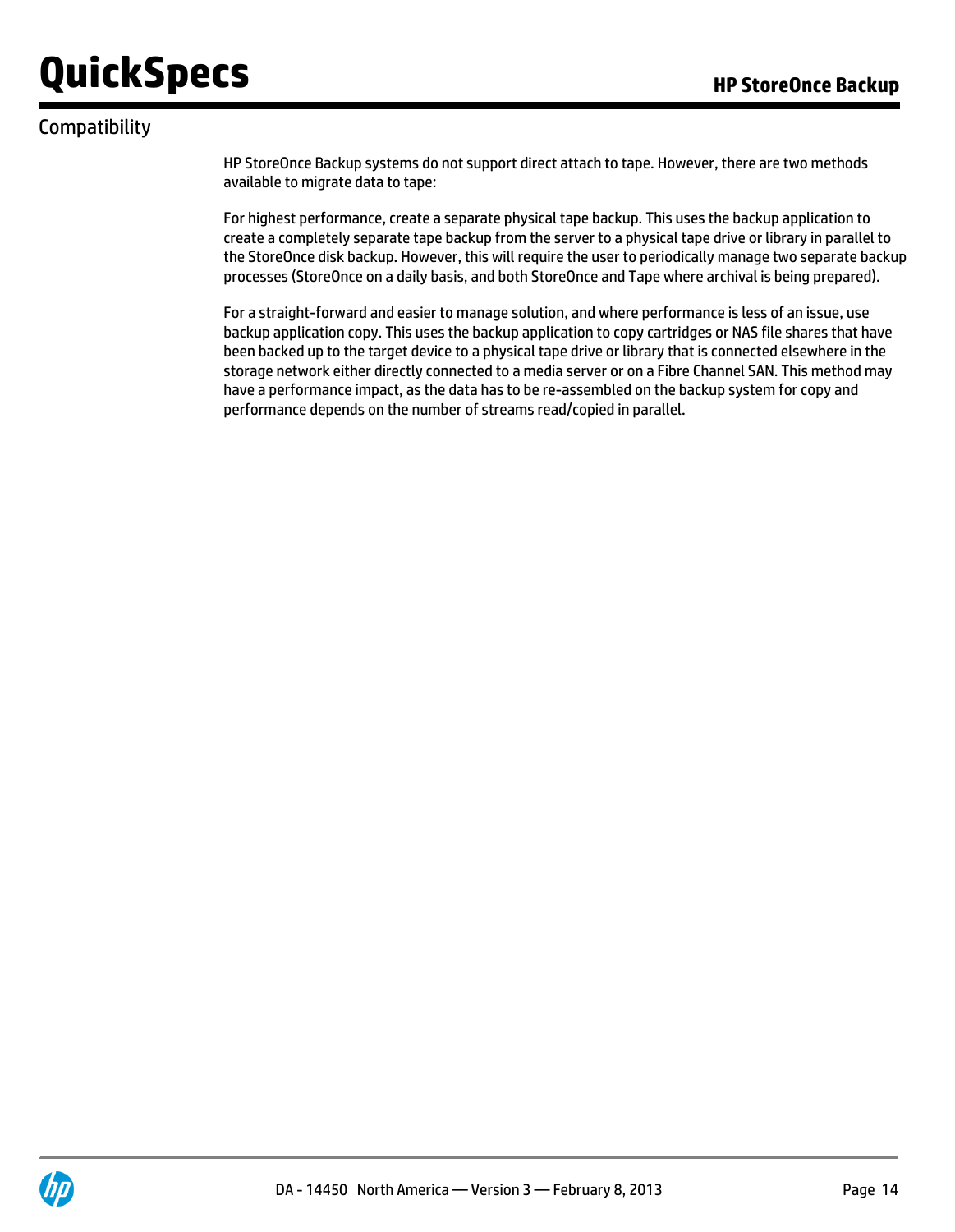### Service and Support, HP Care Pack, and Warranty Information

| <b>Warranty and Services</b>                                                                                                    | Hewlett-Packard provides a 1 year parts exchange, 1 year labor, 1 year on site, normal business hours,<br>Included with the Product next business day response for StoreOnce 4210, StoreOnce 4220, StoreOnce 4420, StoreOnce 4430 and<br>StoreOnce B6200 Backup systems, plus 9x5 phone support for the duration of the warranty.<br>The StoreOnce 2620 includes a1-year, next-day, parts exchange, limited warranty for the HP plus 9x5<br>phone support for the duration of the warranty.                                                                                                                                                                                                                                                                                                                                           |  |  |
|---------------------------------------------------------------------------------------------------------------------------------|---------------------------------------------------------------------------------------------------------------------------------------------------------------------------------------------------------------------------------------------------------------------------------------------------------------------------------------------------------------------------------------------------------------------------------------------------------------------------------------------------------------------------------------------------------------------------------------------------------------------------------------------------------------------------------------------------------------------------------------------------------------------------------------------------------------------------------------|--|--|
|                                                                                                                                 |                                                                                                                                                                                                                                                                                                                                                                                                                                                                                                                                                                                                                                                                                                                                                                                                                                       |  |  |
|                                                                                                                                 | For more information about HP's Global Limited Warranty and Technical Support, visit:<br>ftp://ftp.compaq.com/pub/products/storageworks/warranty/321708-408.pdf                                                                                                                                                                                                                                                                                                                                                                                                                                                                                                                                                                                                                                                                       |  |  |
| <b>Service and Support</b>                                                                                                      | Technology Services for increased uptime, productivity and ROI<br>TRUST HP storage technology experts for every level of service and support. Our integrated portfolio of<br>Services for storage help customers reduce costs, optimize data, streamline storage management, and<br>improve backup and recovery. Capitalizing on HP Storage systems' capabilities requires a service partner<br>who understands your increasingly complex environment. Team with the people who know HP<br>infrastructure hardware and software best-the experienced professionals at HP Services.                                                                                                                                                                                                                                                    |  |  |
|                                                                                                                                 | <b>Protect your business beyond warranty</b><br>Warranty protects against manufacturer defects, however warranty uplifts, such as HP Care Pack Services<br>protect the business-by reducing downtime risks and providing operational consistency for mission-<br>critical and standard business computing.                                                                                                                                                                                                                                                                                                                                                                                                                                                                                                                            |  |  |
|                                                                                                                                 | What HP Storage Technology Services can do for you<br>HP Storage Technology Services can help you design, deploy, test, integrate, support, and manage IT and<br>infrastructure solutions. HP storage lifecycle support services offers a full spectrum of customer care-<br>from technology support to complex migrations to complete managed services.                                                                                                                                                                                                                                                                                                                                                                                                                                                                              |  |  |
|                                                                                                                                 | Choose the right level of support, deployment and integration services<br>HP support recommendations are designed to help you enhance technology operations and lower risk-and<br>make it easier for you to seek the right balance between affordability and service-level commitments.<br>Depending on your individual support needs, choose from three levels of care that cover the entire<br>lifecycle to better address your needs-Optimized Care, Standard Care, and Basic Care. If none of our<br>support recommendations meet your needs, we can tailor a service solution for your unique support<br>requirements. Only HP brings together deep expertise, proactive and business critical support and a strong<br>partner network-plus, a full set of infrastructure services designed to power a Converged Infrastructure. |  |  |
| <b>Optimized Care-delivers</b><br>best performance and<br>stability through<br>deployment and proactive<br>management practices | HP Critical Advantage Level 2 Service-Choose this service when you need an end-to-end infrastructure<br>support solution encompassing server, OS/hypervisor, storage, and network. It's the level of support well<br>suited for business critical applications running on virtualized/x86 infrastructures. (Includes 30 HP Critical<br>Advantage credits.)<br>http://h20195.www2.hp.com/V2/GetPDF.aspx/4AA3-1772ENW.pdf                                                                                                                                                                                                                                                                                                                                                                                                               |  |  |
|                                                                                                                                 | <b>Or</b>                                                                                                                                                                                                                                                                                                                                                                                                                                                                                                                                                                                                                                                                                                                                                                                                                             |  |  |
|                                                                                                                                 | 3-Year Support Plus 24-For a higher return on your server and storage investment, HP Support Plus 24<br>provides integrated hardware and software support services designed specifically for your technology.                                                                                                                                                                                                                                                                                                                                                                                                                                                                                                                                                                                                                         |  |  |

Available 24x7, this 3-year combined reactive support option delivers onsite hardware support and overthe-phone software support around-the-clock. [http://h20195.www2.hp.com/V2/GetPDF.aspx/5981-](http://h20195.www2.hp.com/V2/GetPDF.aspx/5981-6638EN.pdf) [6638EN.pdf](http://h20195.www2.hp.com/V2/GetPDF.aspx/5981-6638EN.pdf)

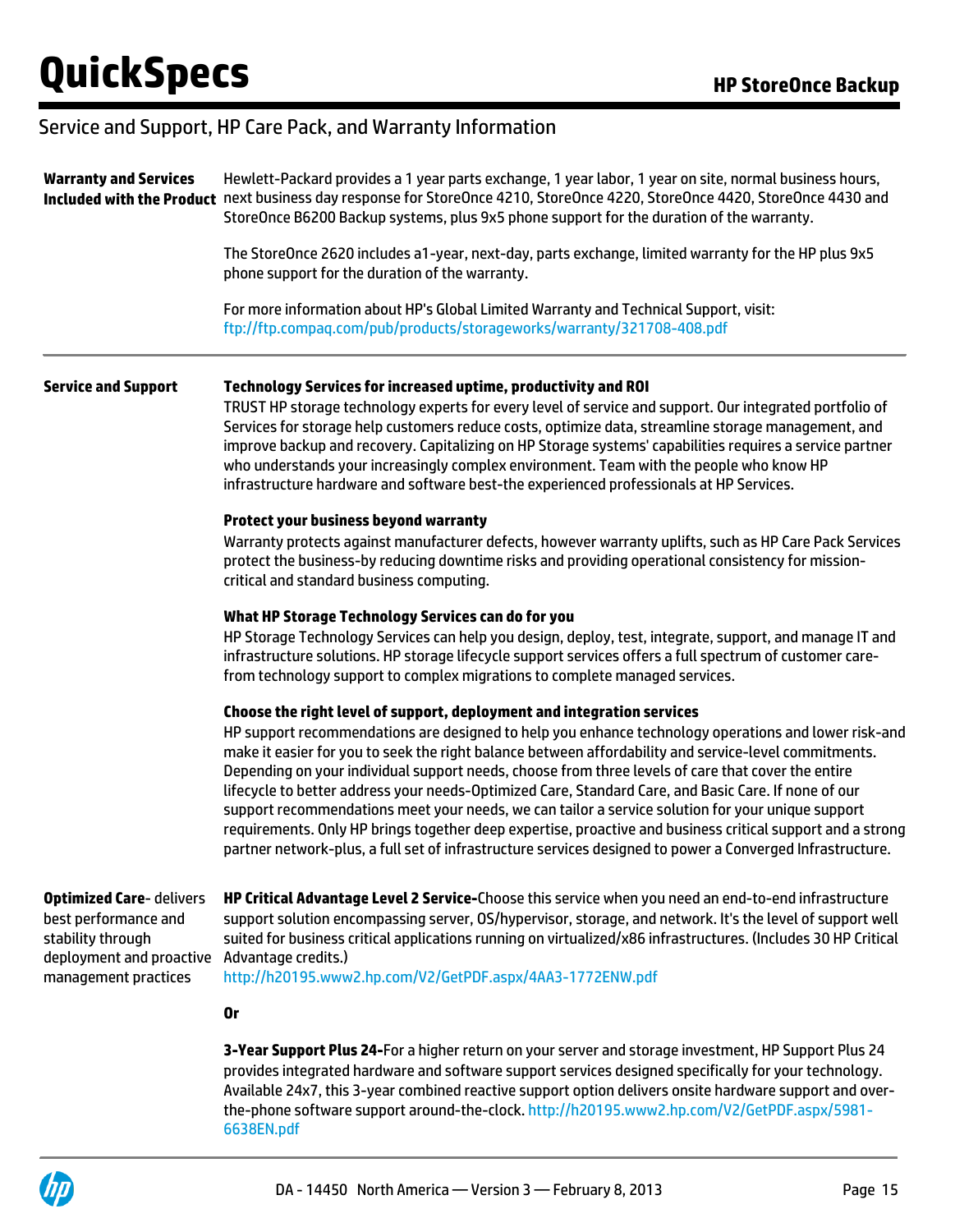### Service and Support, HP Care Pack, and Warranty Information

#### **Plus:**

|                                                                                                                                              | HP Proactive Select-Choose from an extensive menu of consultancy and technical services, such as onsite<br>firmware upgrades, health checks, assessments, and education. (90 Proactive Select flexible credits.)<br>http://h20195.www2.hp.com/V2/GetPDF.aspx/4AA2-3842ENW.pdf                                                                                                                                                                                                                                                                                                                                                                                              |
|----------------------------------------------------------------------------------------------------------------------------------------------|----------------------------------------------------------------------------------------------------------------------------------------------------------------------------------------------------------------------------------------------------------------------------------------------------------------------------------------------------------------------------------------------------------------------------------------------------------------------------------------------------------------------------------------------------------------------------------------------------------------------------------------------------------------------------|
| <b>Standard Care-maintains</b><br>high level of uptime, along<br>with expert help to cut the<br>cost and complexity of<br>implementation and | 3-Year Support Plus 24-For a higher return on your server and storage investment, HP Support Plus 24<br>provides integrated hardware and software support services designed specifically for your technology.<br>Available 24x7, this 3-year combined reactive support option delivers onsite hardware support and over-<br>the-phone software support around-the-clock. http://h20195.www2.hp.com/V2/GetPDF.aspx/5981-<br>6638EN.pdf                                                                                                                                                                                                                                      |
| support                                                                                                                                      | Plus:                                                                                                                                                                                                                                                                                                                                                                                                                                                                                                                                                                                                                                                                      |
|                                                                                                                                              | HP Proactive Select-Choose from an extensive menu of consultancy and technical services, such as onsite<br>firmware upgrades, health checks, assessments, and education. (60 Proactive Select flexible credits.)<br>http://h20195.www2.hp.com/V2/GetPDF.aspx/4AA2-3842ENW.pdf                                                                                                                                                                                                                                                                                                                                                                                              |
| <b>Basic Care-Minimum</b><br>recommended support                                                                                             | 3-Year Support Plus 24-For a higher return on your server and storage investment, HP Support Plus 24<br>provides integrated hardware and software support services designed specifically for your technology.<br>Available 24x7, this 3-year combined reactive support option delivers onsite hardware support and over-<br>the-phone software support around-the-clock. http://h20195.www2.hp.com/V2/GetPDF.aspx/5981-<br>6638EN.pdf                                                                                                                                                                                                                                      |
|                                                                                                                                              | Plus:                                                                                                                                                                                                                                                                                                                                                                                                                                                                                                                                                                                                                                                                      |
|                                                                                                                                              | HP Proactive Select-Choose from an extensive menu of consultancy and technical services, such as onsite<br>firmware upgrades, health checks, assessments, and education. (30 Proactive Select flexible credits.)<br>http://h20195.www2.hp.com/V2/GetPDF.aspx/4AA2-3842ENW.pdf                                                                                                                                                                                                                                                                                                                                                                                              |
| <b>Implementation</b>                                                                                                                        | HP StoreOnce Backup Installation and Startup Service - For smooth startup and better business<br>outcomes, HP StoreOnce Backup Installation and Startup Service provides planning, service deployment,<br>installation verification testing (IVT), and an orientation session to facilitate deployment of the features<br>and functionality of HP StoreOnce Backup systems. In today's new era of business technology- customers<br>can trust the services professionals at HP to work collaboratively with them, putting our strategic and<br>technical know-how to work across their entire infrastructure.<br>http://h20195.www2.hp.com/V2/GetPDF.aspx/4AA3-7608ENW.pdf |
| <b>Remote</b><br><b>Support Tools</b>                                                                                                        | HP Insight Remote Support: Count on proven technology to deliver secure, reliable 24x7 remote<br>monitoring, diagnosis, and problem resolution, all available at no extra charge if you have an existing<br>warranty, service agreement, or HP Care Pack Service with HP.<br>http://h20195.www2.hp.com/V2/GetPDF.aspx/4AA2-4676ENW.pdf                                                                                                                                                                                                                                                                                                                                     |

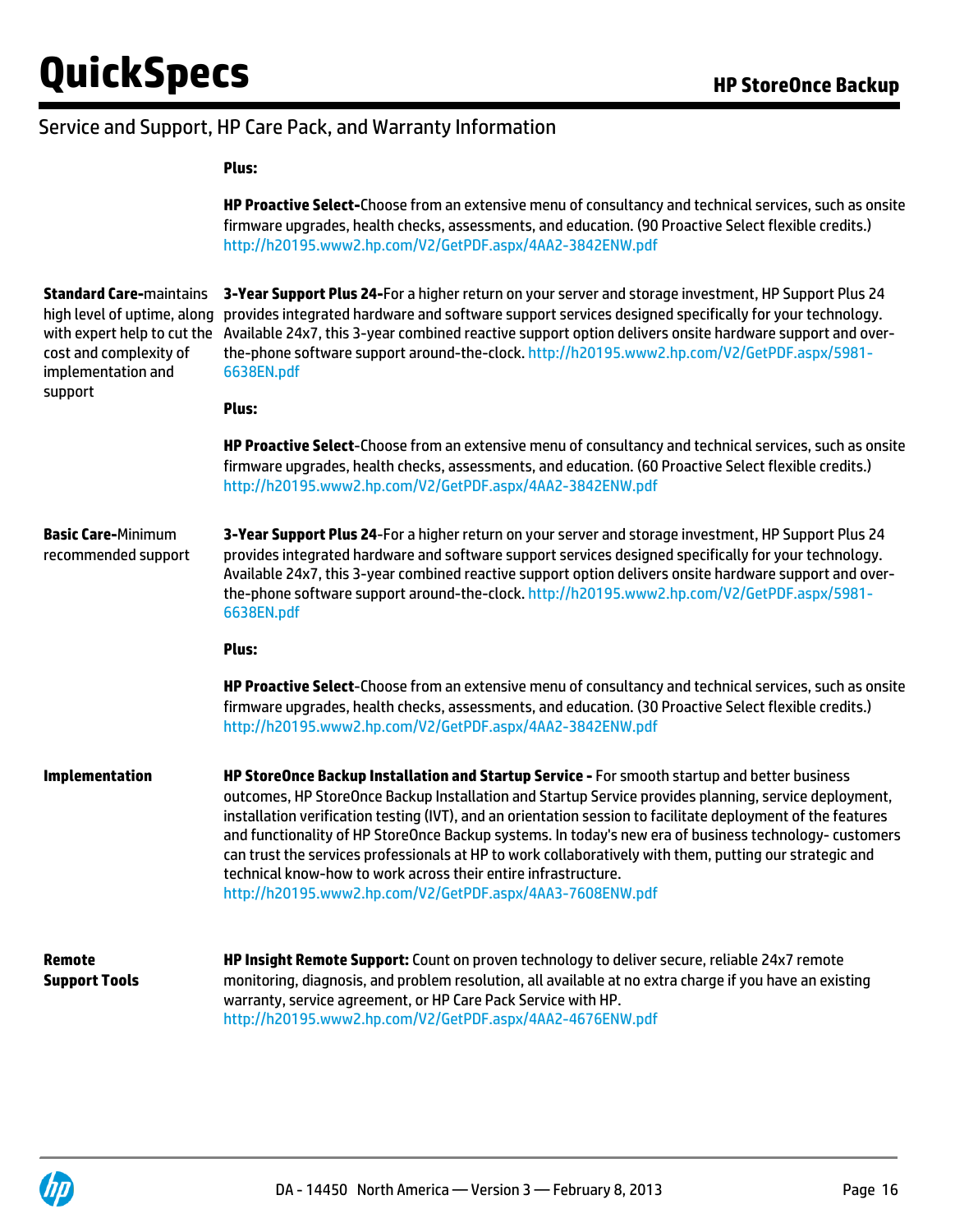### Configuration Information

### **Step 1 - Select a Configuration**

The HP StoreOnce Backup Planning Guides help you select the correct options for power and connectivity for your data centre environment. It will also help plan for a successful and smooth installation.

#### For B6200 See:

**Select one:**

<http://bizsupport1.austin.hp.com/bc/docs/support/SupportManual/c03116530/c03116530.pdf>

<http://bizsupport1.austin.hp.com/bc/docs/support/SupportManual/c03121413/c03121413.pdf#>

#### For all other StoreOnce products see:

<http://bizsupport1.austin.hp.com/bc/docs/support/SupportManual/c02511912/c02511912.pdf#>

**NOTE:** From December 2012 HP StoreOnce Backup systems, expansion kits and associated licenses have been rebranded and have new SKUs. For previous version of HP StoreOnce D2D Backup system please refer to:

#### [http://h18004.www1.hp.com/products/quickspecs/13218\\_na/13218\\_na.html](http://h18004.www1.hp.com/products/quickspecs/13218_na/13218_na.html)

| select one:                                                                     | <b>Part Number</b> |
|---------------------------------------------------------------------------------|--------------------|
|                                                                                 |                    |
| HP StoreOnce B6200 48 TB Backup                                                 | EJ022A             |
| HP StoreOnce B6200 Backup with 48 TB of disk storage                            |                    |
| <b>Contents:</b>                                                                |                    |
| HP B6200 Processing Nodes (2 off)                                               |                    |
| HP B6200 Storage Controllers (2 off)(each with 12 * 2TB HDDs)                   |                    |
| 8 * 0.5m Mini SAS cables                                                        |                    |
| 8 x Power cords (with IEC 320 C13 plug for Rack PDU)                            |                    |
| <b>Installation Guide</b>                                                       |                    |
| HP StoreOnce B6200 24 TB Upgrade Kit                                            | EJ024A             |
| HP StoreOnce B6200 24 TB upgrade kit, offering additional 24 TB of disk storage |                    |
| <b>Contents:</b>                                                                |                    |
| HP B6200 Storage JBODs (2 off) (each with 12 * 1TB HDDs)                        |                    |
| 4 * 0.5m Mini SAS cables                                                        |                    |
| 4 x Power cords (with IEC 320 C13 plug for Rack PDU)                            |                    |
| <b>Installation Guide</b>                                                       |                    |
| HP B6200 24TB Capacity Upgrade License Entitlement Certificate                  |                    |
| HP B6200 Storage JBODs (2 off)(each with 12 * 1TB HDDs)                         |                    |
| 4 * 0.5m Mini SAS cables                                                        |                    |
| HP StoreOnce B6200 48 TB Upgrade Kit                                            | EJ025A             |
| HP StoreOnce B6200 48 TB upgrade kit, offering additional 48 TB of disk storage |                    |
| <b>Contents:</b>                                                                |                    |
| HP B6200 Storage JBODs (2 off) (each with 12 * 2TB HDDs)                        |                    |
| 4 * 0.5m Mini SAS cables>>                                                      |                    |
|                                                                                 |                    |

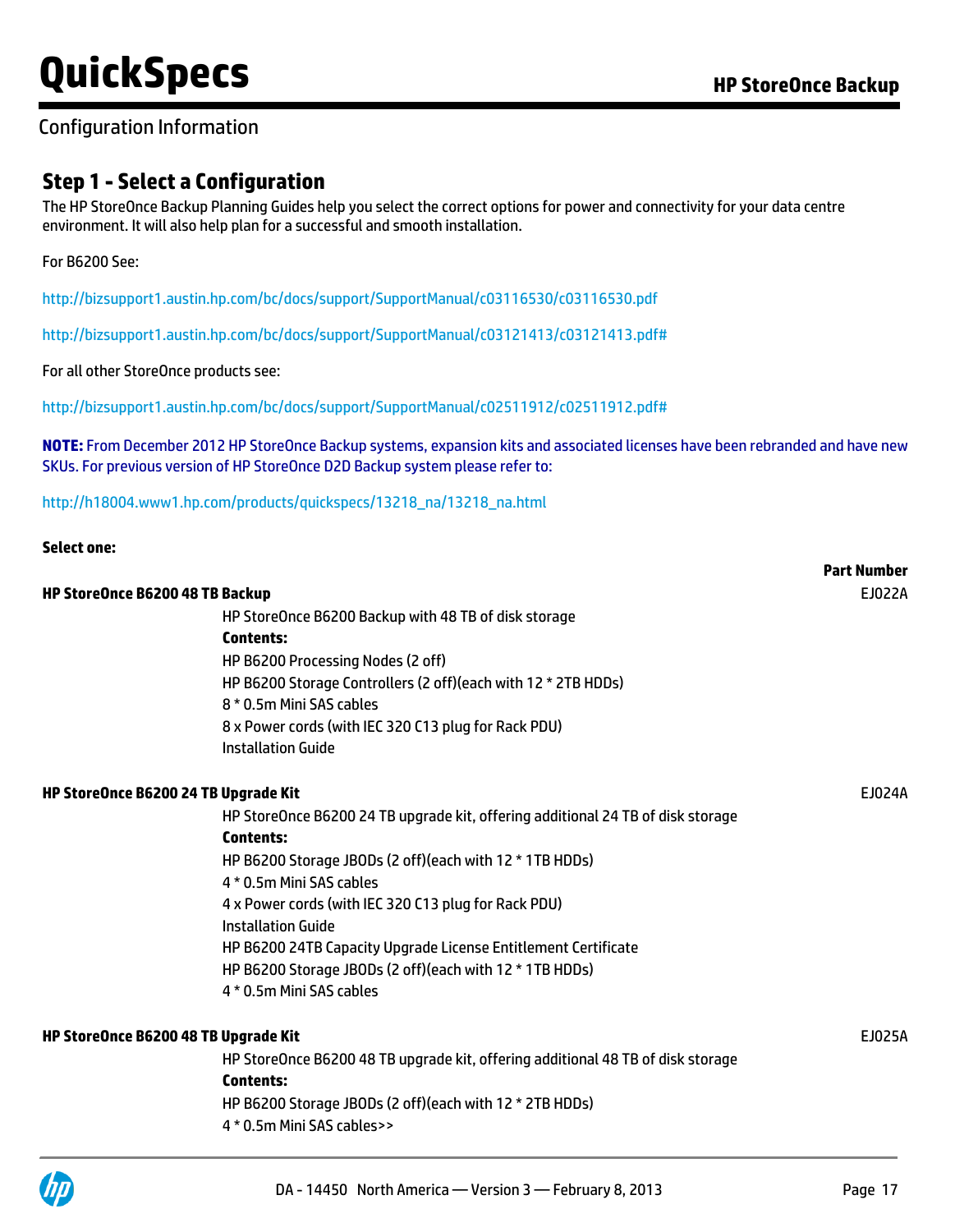4 x Power cords (with IEC 320 C13 plug for Rack PDU) Installation Guide HP B6200 48TB Capacity Upgrade License Entitlement Certificate HP B6200 Storage JBODs (2 off)(each with 12 \* 2TB HDDs) 4 \* 0.5m Mini SAS cables

#### **HP StoreOnce 4430 Backup** BB857A

HP StoreOnce 4430 Backup with 24 TB of disk storage **Kit Contents:** HP 4430 Backup (12 x 2 TB disks) Ethernet cable(Cat 5e) 3m (x2) 2 x Power cords (with IEC 320 C13 plug for Rack PDU) Installation poster HP StoreOnce Backup CD (contains installation wizard, device drivers, and documentation, all localized in multiple languages)

#### **HP StoreOnce 4430 Upgrade Kit** EH986B **EH986B**

HP 4430 Backup upgrade kit, D2600 base enclosure offering additional 24 TB of disk storage **Kit Contents:** D2600 storage enclosure with 12 x 2TB discs, redundant power supplied and fan modules. Rack-mounting hardware kit

0.5m mini-SAS cable + 2m mini-SAS cable

Two AC power cords and two PDU interconnect cords

Entitlement certificate

Installation instructions

**NOTE:** Upgrade kit can be used with StoreOnce 4430 and StoreOnce D2D4324

#### **HP StoreOnce 4420 Backup** BB856A

HP StoreOnce 4420 Backup with 12 TB of disk storage **Kit Contents:** HP StoreOnce 4420 Backup (12 x 1 TB disks) Ethernet cable(Cat 5e) 3m (x2) 2 x Power cords (with IEC 320 C13 plug for Rack PDU) Installation poster HP StoreOnce Backup CD (contains installation wizard, device drivers, and documentation, all localized in multiple languages)

#### **HP StoreOnce 4220 Backup** BB855A

HP StoreOnce 4220 Backup with 12 TB of disk storage **Kit Contents:** HP StoreOnce 4220 Backup system (12 x 1 TB disks) Ethernet cable(Cat 5e) 3m (x2)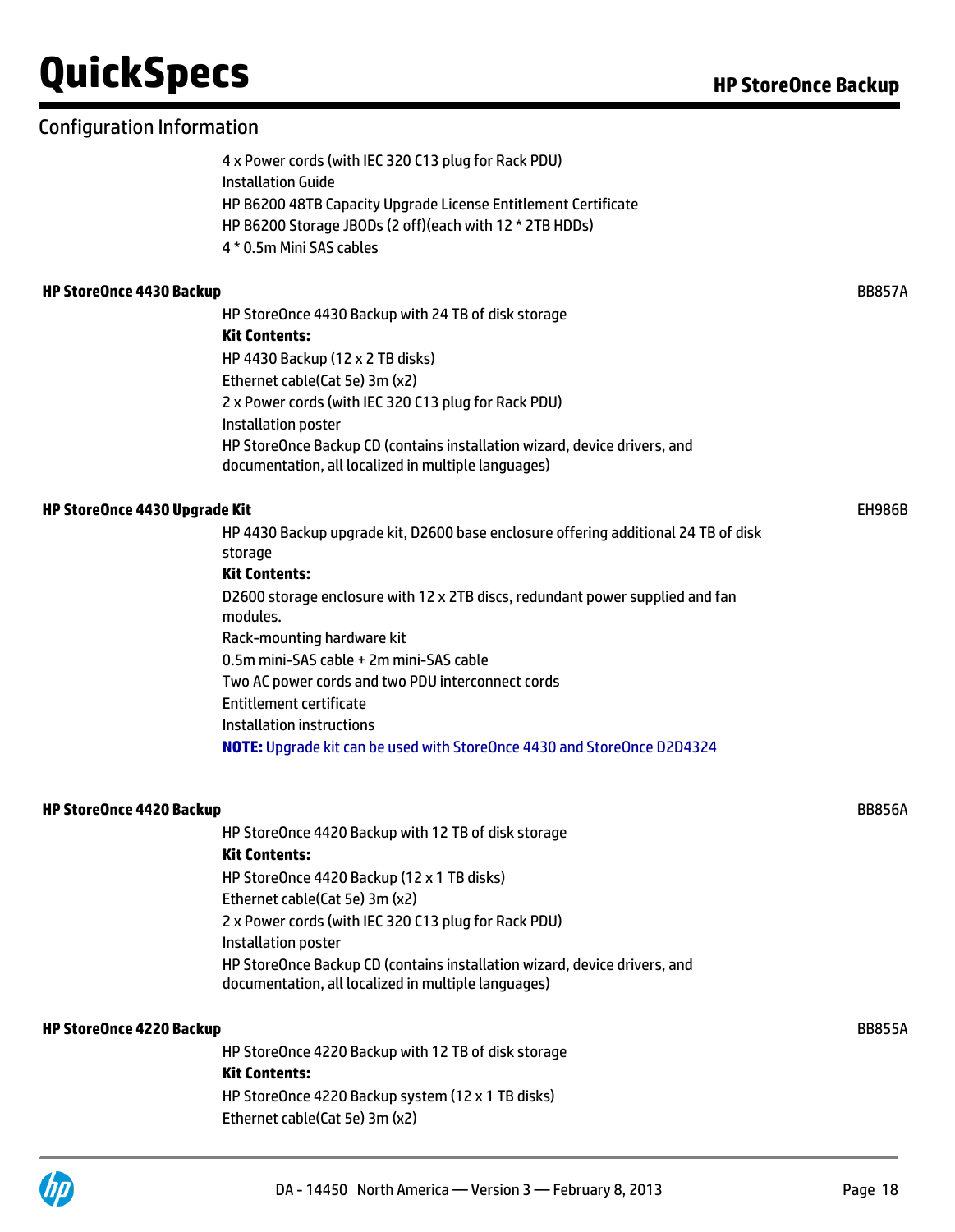### Configuration Information

2 x Power cords (with IEC 320 C13 plug for Rack PDU) Installation poster HP StoreOnce Backup CD (contains installation wizard, device drivers, and documentation, all localized in multiple languages)

#### **HP StoreOnce 4220/4420 Backup Upgrade Kit** EH995C

HP StoreOnce 4220 and HP StoreOnce 4420 Backup upgrade kit, **Kit Contents:** D2600 storage enclosure with 12 x 1TB discs, redundant power supplied and fan modules. Rack-mounting hardware kit 0.5m mini-SAS cable + 2m mini-SAS cable Two AC power cords and two PDU interconnect cords Entitlement certificate Installation instructions **NOTE:** Upgrade kit can be used with StoreOnce 4220/4420 and StoreOnce D2D4112/4312

### **HP StoreOnce 4210iSCSI Backup** BB853A HP StoreOnce 4210 iSCSI Backup with 6 TB of disk storage **Kit Contents:** HP StoreOnce 4210 iSCSI Backup (12 x 500 GB formatted 1 TB disks)Ethernet cable(Cat 5e) 3m (x2) 2 x Power cords (with IEC 320 C13 plug for Rack PDU) Installation poster HP StoreOnce Backup CD (contains installation wizard, device drivers, and documentation, all localized in multiple languages) **HP StoreOnce 4210FC Backup** BB854A HP StoreOnce 4210 FC Backup with 6 TB of disk storage **Kit Contents:** HP StoreOnce 4210fc Backup (12 x 500 GB formatted 1 TB disks) Ethernet cable(Cat 5e) 3m (x2) 2 x Power cords (with IEC 320 C13 plug for Rack PDU) Installation poster HP StoreOnce Backup CD (contains installation wizard, device drivers, and documentation, all localized in multiple languages) **HP StoreOnce 4210 Upgrade Kit** BB864A HP StoreOnce 4210 Backup system upgrade kit **Kit Contents:** D2600 storage enclosure with 12 x 1TB (500GB Formatted) discs, redundant power supplied and fan modules. Rack Mounting hardware kit 0.5m mini-SAS cable

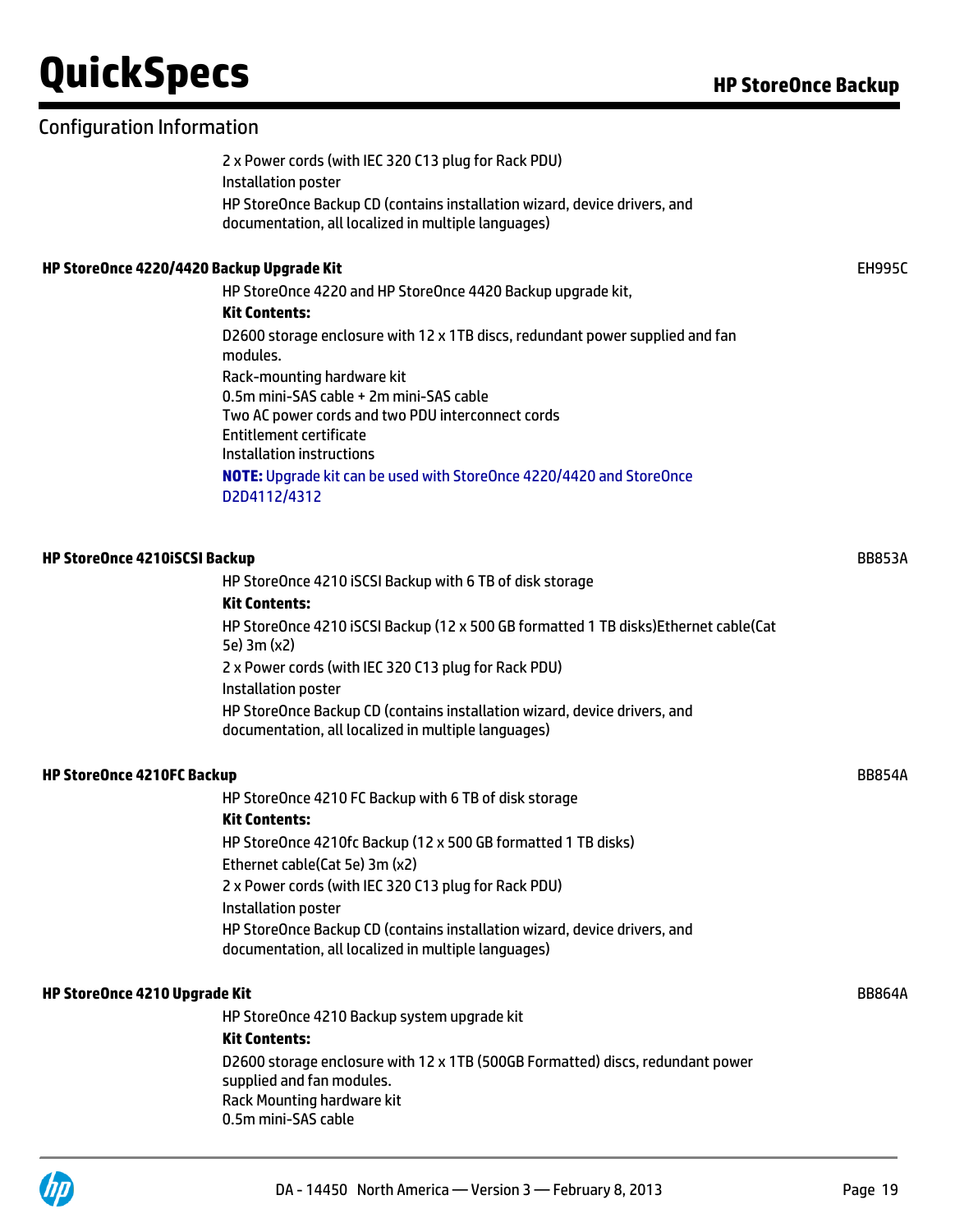## Configuration Information

Two AC power cords ….. Entitlement certificate Installation booklet **NOTE:** Upgrade kit can be used with StoreOnce 4210 and StoreOnce D2D4106

#### **HP StoreOnce 2620iSCSI Backup** BB852A

| HP StoreOnce 2620 iSCSI Backup with 4 TB of disk storage                                                                         |
|----------------------------------------------------------------------------------------------------------------------------------|
| Kit Contents:                                                                                                                    |
| HP 2620 iSCSI Backup                                                                                                             |
| 4x 1 TB Hot swap hard drives                                                                                                     |
| Ethernet cable(Cat 5e) 3m (x2)                                                                                                   |
| Power cable (IEC 320 C13 Connector for Rack PDU)                                                                                 |
| Installation poster                                                                                                              |
| HP StoreOnce Backup CD (contains installation wizard, device drivers, and<br>documentation, all localized in multiple languages) |

## **Step 2- Related Options**

**NOTE:** From December 2012 HP StoreOnce Backup systems, expansion kits and associated licenses have been rebranded and have new SKUs. For previous version of HP StoreOnce D2D Backup system please refer to:

#### [http://h18004.www1.hp.com/products/quickspecs/13218\\_na/13218\\_na.html](http://h18004.www1.hp.com/products/quickspecs/13218_na/13218_na.html)

| <b>Replication Licenses</b> | HP StoreOnce B6200 Replication E-LTU                                                                                                                                                                                                                                                                                                                                                                                                                                                                                                                                                                                                                                                                                                                                                                                                                                                                                                                                                                                                                                                                                                                                                                                                              | EJ026AAE |  |  |  |  |
|-----------------------------|---------------------------------------------------------------------------------------------------------------------------------------------------------------------------------------------------------------------------------------------------------------------------------------------------------------------------------------------------------------------------------------------------------------------------------------------------------------------------------------------------------------------------------------------------------------------------------------------------------------------------------------------------------------------------------------------------------------------------------------------------------------------------------------------------------------------------------------------------------------------------------------------------------------------------------------------------------------------------------------------------------------------------------------------------------------------------------------------------------------------------------------------------------------------------------------------------------------------------------------------------|----------|--|--|--|--|
|                             | HP StoreOnce 4430 Replication E-LTU                                                                                                                                                                                                                                                                                                                                                                                                                                                                                                                                                                                                                                                                                                                                                                                                                                                                                                                                                                                                                                                                                                                                                                                                               |          |  |  |  |  |
|                             | HP StoreOnce 4420 Replication E-LTU                                                                                                                                                                                                                                                                                                                                                                                                                                                                                                                                                                                                                                                                                                                                                                                                                                                                                                                                                                                                                                                                                                                                                                                                               | EH984AAE |  |  |  |  |
|                             | HP StoreOnce 4220 Replication E-LTU                                                                                                                                                                                                                                                                                                                                                                                                                                                                                                                                                                                                                                                                                                                                                                                                                                                                                                                                                                                                                                                                                                                                                                                                               | EH994AAE |  |  |  |  |
|                             | HP StoreOnce 4210 Replication E-LTU                                                                                                                                                                                                                                                                                                                                                                                                                                                                                                                                                                                                                                                                                                                                                                                                                                                                                                                                                                                                                                                                                                                                                                                                               | EH999AAE |  |  |  |  |
|                             | HP StoreOnce 2600 Replication E-LTU                                                                                                                                                                                                                                                                                                                                                                                                                                                                                                                                                                                                                                                                                                                                                                                                                                                                                                                                                                                                                                                                                                                                                                                                               | EH990AAE |  |  |  |  |
|                             | • These licenses enable an appliance to host replication target libraries. (No license<br>is required for appliances which only act as replication sources)<br>Licensing is "per appliance" i.e. A single license is required to enable an appliance<br>to host as many replication target libraries as it is capable of.<br>• For B6200 a separate license is required per couplet.<br>• Licenses are delivered via www.webware.hp.com and are node-locked by<br>appliance serial number (and are not transferable)<br>• Download instructions of the Replication Manager are included when the<br>replication license is downloaded<br>• This account license also provides authorization to download the HP OST Plug-in<br>which enables NetBackup to manage deduplicated replication between<br>appliances. Two replication licenses are required to use the OST Plug-in.<br>Total number of source appliances that can replicate into a single target<br>appliance is as follows:<br>O StoreOnce B6200 Backup target supports up to 384 source StoreOnce<br>appliances<br>○ StoreOnce 4430 Backup target supports up to 50 source StoreOnce<br>appliances<br>○ StoreOnce 4420 Backup target supports up to 50 source StoreOnce<br>appliances |          |  |  |  |  |

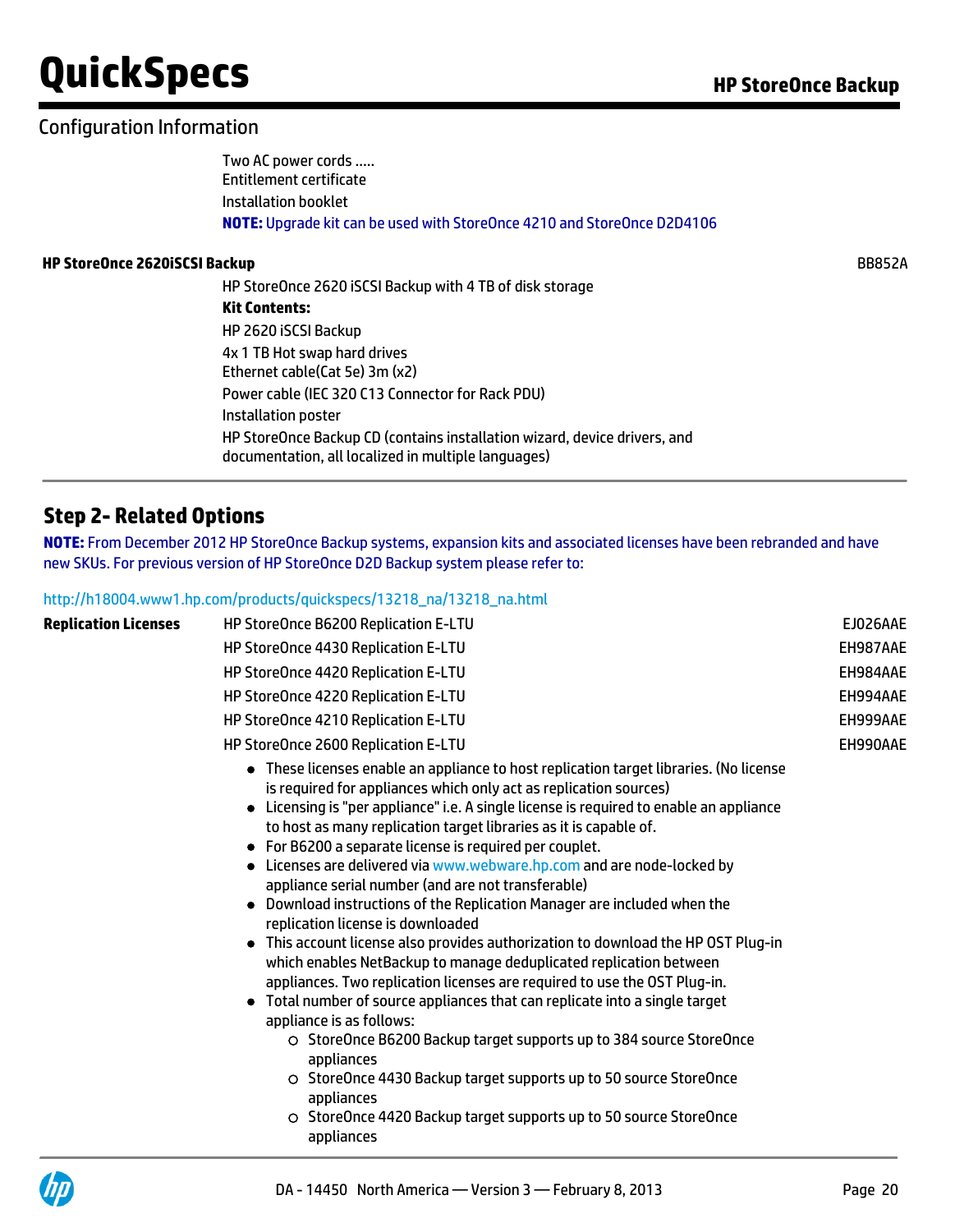### StoreOnce 4220 Backup target supports up to 24 source StoreOnce appliances StoreOnce 4210 iSCSI Backup target supports up to 24 source StoreOnce appliances O StoreOnce 4210 FC Backup target supports up to 24 source StoreOnce appliances O StoreOnce 2620 iSCSI Backup target supports up to 8 source StoreOnce appliances Replication Manager software is available for download from the HP StoreOnce Software Depot Kiosk [www.software.hp.com/kiosk.](http://www.software.hp.com/kiosk) **HP StoreOnce Catalyst Licenses** HP StoreOnce Catalyst B6200 OST E-LTU TC396AAE TC396AAE HP StoreOnce Catalyst B6200 DP E-LTU TC397AAE TC397AAE HP StoreOnce Catalyst 4400 OST E-LTU and the control of the control of the BB862AAE HP StoreOnce Catalyst 4400 DP E-LTU and the store of the store of the BB863AAE HP StoreOnce Catalyst 4200 OST E-LTU BB860AAE BB860AAE HP StoreOnce Catalyst 4200 DP E-LTU BB861AAE HP StoreOnce Catalyst 2600 OST E-LTU BB858AAE BB858AAE HP StoreOnce Catalyst 2600 DP E-LTU BB859AAE BB859AAE StoreOnce Catalyst is a licensed feature, every StoreOnce Backup system (and B6200 couplet) that uses StoreOnce Catalyst requires a license Licenses enable a HP StoreOnce Backup system to create StoreOnce Catalyst targets for backup. StoreOnce Catalyst also provides seamless control of data movement across the organization and better utilization of servers, network bandwidth. The license type is linked to the backup application being used ● Currently 2 are supported: HP StoreOnce Catalyst OST E-LTU (enables use of catalyst with Symantec NetBackup and BackupExec) HP StoreOnce Catalyst DP E-LTU (enables use of catalyst with Data Protector) **NOTE:** The HP StoreOnce Catalyst license enables StoreOnce Catalyst backup and copy; there is no need to purchase an additional replication license when using StoreOnce Catalyst backup targets. However, if you are employing VTL or NAS backup targets alongside StoreOnce Catalyst backup targets on the same StoreOnce Backup System, additional replication licenses will be required for the target appliance. **HP 10GbE Connectivity The following cables are recommended for HP 10GbE connectivity 10GbE Fibre Optic Modules** HP BLc 10Gb SR SFP+ **NOTE:** Fibre transceivers and cables must be purchased separately for fibre-optic environments - 4 transceivers are required for each couplet. 455883-B21 **HP ProCurve 10GbE Connectivity** The following cables are recommended for 10GbE connectivity with HP ProCurve network switches **Direct Attach Copper** HP X242 SFP+ SFP+ 1 m Direct Attach Cable J9281B Configuration Information

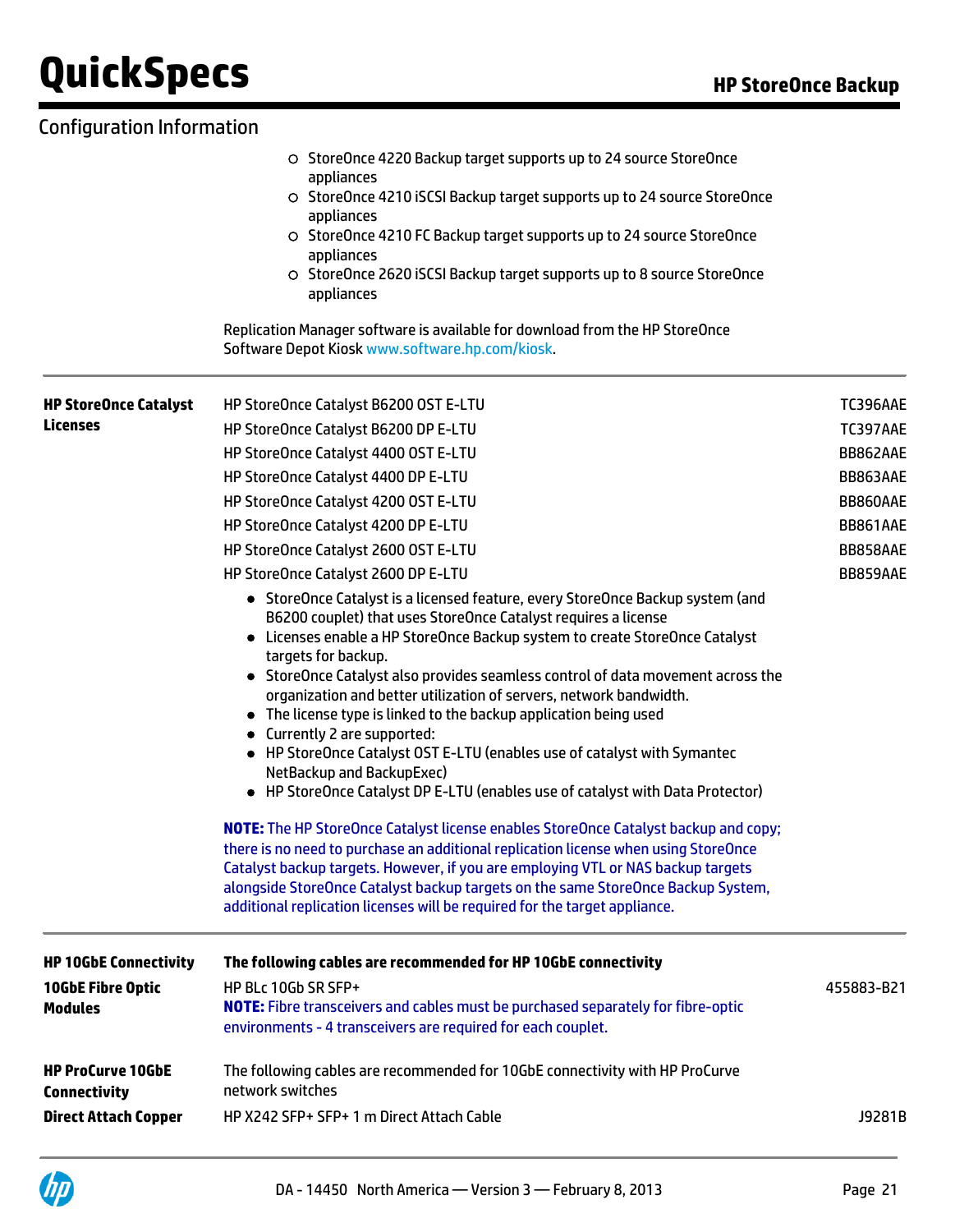| <b>Configuration Information</b> |  |  |  |  |
|----------------------------------|--|--|--|--|
|----------------------------------|--|--|--|--|

| <b>Cables</b>                      | HP X242 SFP+ SFP+ 3 m Direct Attach Cable                                                                                                                | J9283B        |
|------------------------------------|----------------------------------------------------------------------------------------------------------------------------------------------------------|---------------|
|                                    | HP X242 SFP+ SFP+ 7 m Direct Attach Cable                                                                                                                | J9285B        |
|                                    | HP X244 XFP SFP+ 1 m Direct Attach Cable                                                                                                                 | J9300A        |
|                                    | HP X244 XFP SFP+ 3 m Direct Attach Cable                                                                                                                 | J9301A        |
|                                    | <b>NOTE:</b> Direct Attach Cable (DAC) must be purchased separately for copper                                                                           |               |
|                                    | environments.                                                                                                                                            |               |
| <b>Fiber Optic Cables</b>          | HP 0.5 m PremierFlex OM3+ LC/LC Optical Cable                                                                                                            | <b>BK837A</b> |
|                                    | HP 1 m PremierFlex OM3+ LC/LC Optical Cable                                                                                                              | <b>BK838A</b> |
|                                    | HP 2 m PremierFlex OM3+ LC/LC Optical Cable                                                                                                              | <b>BK839A</b> |
|                                    | HP 5 m PremierFlex OM3+ LC/LC Optical Cable                                                                                                              | <b>BK840A</b> |
|                                    | HP 15 m PremierFlex OM3+ LC/LC Optical Cable                                                                                                             | <b>BK841A</b> |
|                                    | HP 30 m PremierFlex OM3+ LC/LC Optical Cable                                                                                                             | <b>BK842A</b> |
|                                    | HP 50 m PremierFlex OM3+ LC/LC Optical Cable                                                                                                             | <b>BK837A</b> |
|                                    | NOTE: Fiber transceivers and cables must be purchased separately for fiber-optic<br>environments.                                                        |               |
|                                    | <b>NOTE:</b> For additional information on 10Gb cable specifications go to:<br>http://www.hewlett-packard.com/rnd/pdfs/10gig_cabling_technical_brief.pdf |               |
| Other 10GbE switch<br>environments | The following cables are available for connectivity with other 10GbE switch<br>environments                                                              |               |
| <b>Direct Attach Cable</b>         | HP 0.5m SFP+ 10GbE Copper Cable                                                                                                                          | 487649-B21    |
|                                    | HP 1m SFP+ 10GbE Copper Cable                                                                                                                            | 487652-B21    |
|                                    | HP 3m SFP+ 10GbE Copper Cable                                                                                                                            | 487655-B21    |
|                                    | HP 5m SFP+ 10GbE Copper Cable                                                                                                                            | 537963-B21    |
|                                    | HP 7m SFP+ 10GbE Copper Cable                                                                                                                            | 487658-B21    |
|                                    | <b>NOTE:</b> Direct Attach Cable (DAC) must be purchased separately for copper<br>environments.                                                          |               |
| <b>Fiber Optic Cables</b>          | HP 2m SW LC/SC FC Cable Kit                                                                                                                              | 221691-B21    |
|                                    | HP 5m SW LC/SC FC Cable Kit                                                                                                                              | 221691-B22    |
|                                    | HP 15m SW LC/SC FC Cable Kit                                                                                                                             | 221691-B23    |
|                                    | HP 2m SW LC/LC FC Cable Kit                                                                                                                              | 221692-B21    |
|                                    | HP 5m SW LC/LC FC Cable Kit                                                                                                                              | 221692-B22    |
|                                    | HP 15m SW LC/LC FC Cable Kit                                                                                                                             | 221692-B23    |
|                                    | HP 30 m LC-LC Multi-Mode OM2 Fiber Optic Cable                                                                                                           | 221692-B26    |
|                                    | HP 50 m LC-LC Multi-Mode OM2 Fiber Optic Cable                                                                                                           | 221692-B27    |
|                                    | HP.5 m LC-LC Multi-Mode OM3 Fiber Optic Cable                                                                                                            | AJ833A        |
|                                    | HP 1 m LC-LC Multi-Mode OM3 Fiber Optic Cable                                                                                                            | AJ834A        |
|                                    | HP 5 m LC-LC Multi-Mode OM3 Fiber Optic Cable                                                                                                            | AJ836A        |
|                                    | HP 15 m LC-LC Multi-Mode OM3 Fiber Optic Cable                                                                                                           | AJ837A        |
|                                    | HP 30 m LC-LC Multi-Mode OM3 Fiber Optic Cable                                                                                                           | AJ838A        |
|                                    | HP 50 m LC-LC Multi-Mode OM3 Fiber Optic Cable                                                                                                           | AJ839A        |
|                                    |                                                                                                                                                          |               |

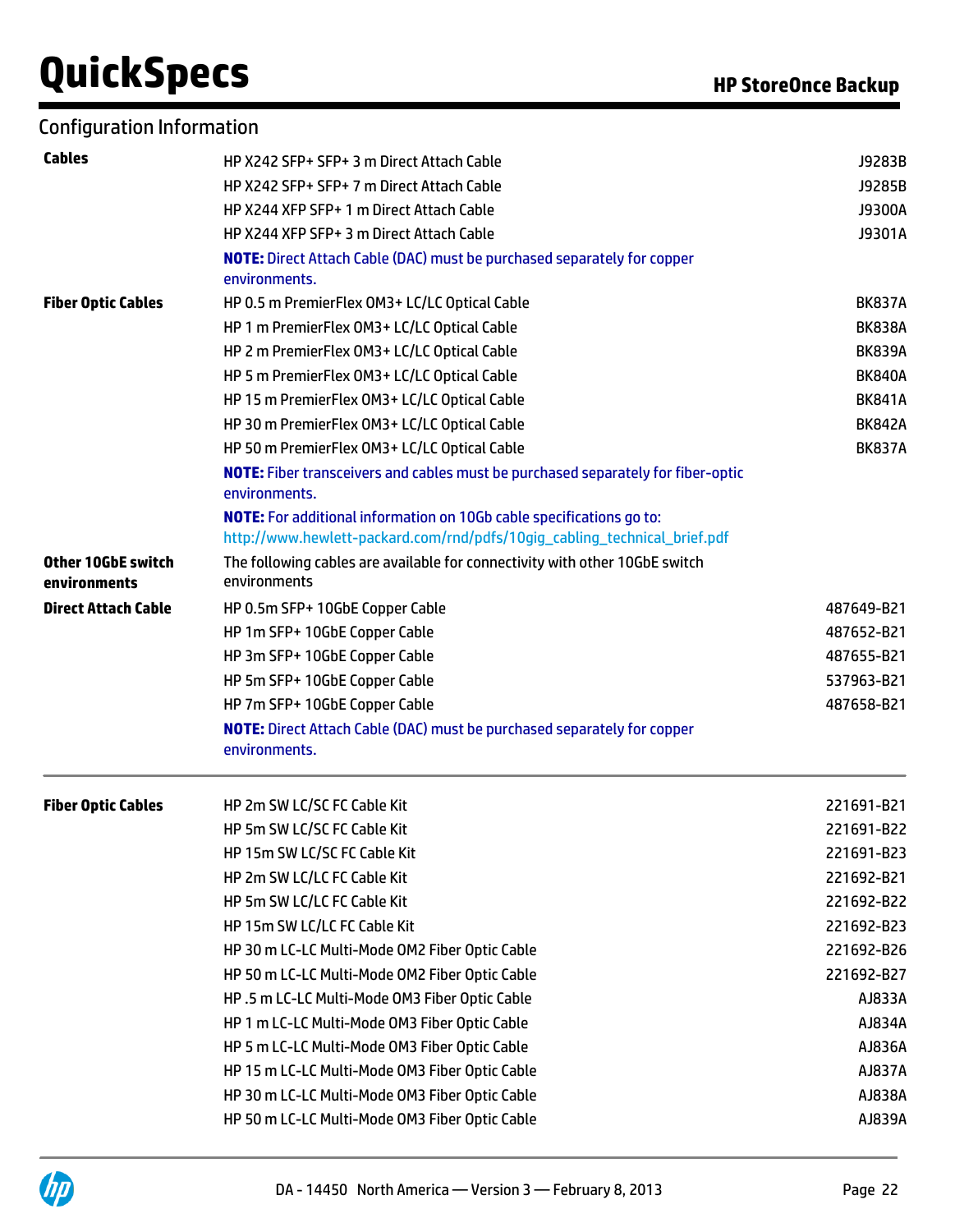### Configuration Information

**NOTE:** Fiber transceivers and cables must be purchased separately for fiber-optic environments.

### **HP B6000 StoreOnce Backup Systems Configurations -**

**NOTE:** THE STORAGE SIZER TOOL MUST ALSO BE USED TO CORRECTLY SIZE A DEDUPLICATION AND REPLICATION ENABLED SYSTEM!

Use the steps below as a guide, but TO PLACE ACTUAL ORDERS USE WATSON and CLIC TO CONFIGURE A SYSTEM

THIS IS ESPECIALLY TRUE FOR THE CUSTOMERS 1st or 3rd B6200 (EJ022A) WHICH REQUIRES MANDATORY FACTORY EXPRESS INTEGRATION INTO THE EXTENDED DEPTH 42U RACK WHICH DOES NOT NEED TO BE ORDERED SEPARATELY, BUT IS AUTOMATICALLY ADDED THE ORDER CONFIGUARTION WHEN THE ASSOCIATED EJ021A OR EJO27A SWITCH KITS ARE ORDERED.

WHEN WISHING TO EXPAND AN EXISTING SYSTEM THE CUSTOMERS 2ND or 4TH B6200 (EJ022A) IS NOT FACTORY INTEGRATED AND CAN BE ORDERED WITHOUT THE #OD1 OPTION OR SWITCH KITS, AS THE 1ST AND 3RD B6200S ARE ALREADY HOUSED IN THE 42U RACKS AND HAVE BEEN FACTORY INTEGRATED WITH SWITCH KITS REQUIRED.

The HP StoreOnce B6000 StoreOnce Backup Planning Guide helps you select the correct options for power and connectivity for your data centre environment. It will also help plan for a successful and smooth installation of the B6200.

Please refer to: Recommended Configuration Guidelines and Installation Planning Guide for HP B6200 StoreOnce backup systems:

<http://bizsupport1.austin.hp.com/bc/docs/support/SupportManual/c03116530/c03116530.pdf>

<http://bizsupport1.austin.hp.com/bc/docs/support/SupportManual/c03121413/c03121413.pdf#>

**Step 1 - Configurations** (Option #0D1 must be added to products listed for essential factory integration, I.E. THE CUSTOMERS 1ST AND 3RD B6200)

**NOTE:** The B6200 MUST be factory integrated into the 42U extended depth rack. Non factory integration into a standard 42U rack, is not supported.

For the most accurate sizing of the solution necessary for your environment please be sure that your sales rep or partner utilizes the HP Sizer tool. This is especially important when considering deduplication and replication.

### **StoreOnce B6000 Configurations - (EJ022A) based configurations**

**Factory Integrated Cluster**

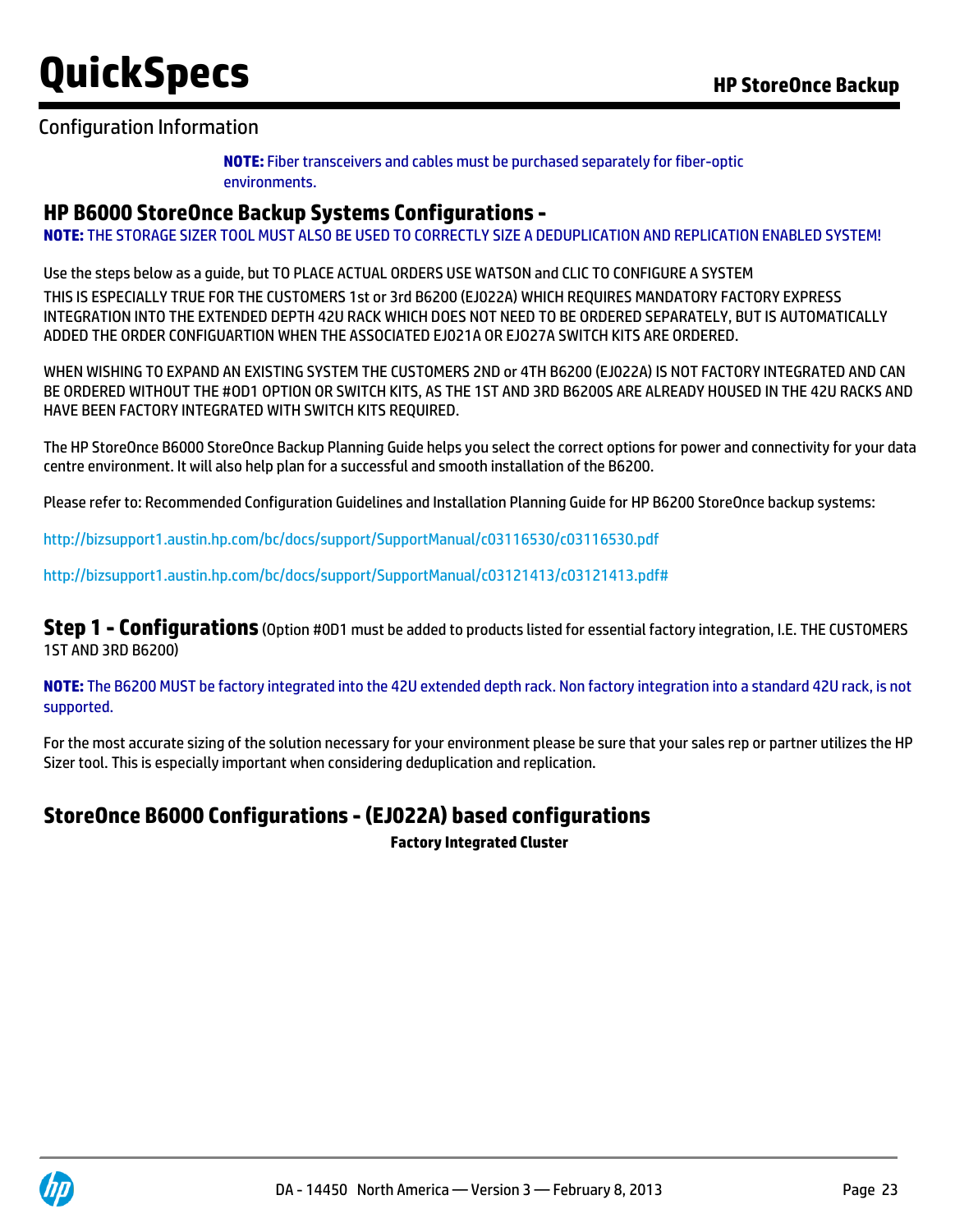## Configuration Information

|                                | Couplet 1               |                                                                                           |                         | Couplet 2                                                                                  |                         | <b>Couplet 3</b>        | <b>Couplet 4</b>        |                                                                                                      |
|--------------------------------|-------------------------|-------------------------------------------------------------------------------------------|-------------------------|--------------------------------------------------------------------------------------------|-------------------------|-------------------------|-------------------------|------------------------------------------------------------------------------------------------------|
| Switch kit (required)          | Qty 1 - EJ021A          |                                                                                           | Not required            |                                                                                            | Qty 1 - EJ027A          |                         |                         | Not required                                                                                         |
| 42U extended depth rack        |                         | not to be ordered separately, but is automatically<br>added to Config when EJ021A ordered |                         | (not to be ordered separately, but is automatically<br>added to Config when EJ027A ordered |                         |                         |                         |                                                                                                      |
| StoreOnce B6200 48TB<br>Backup |                         | Qty 1 - EJ022A#0D1                                                                        |                         | Qty 1 - EJ022A#0D1<br>FOR 1ST CONFIGURATION<br><b>ONLY</b>                                 |                         | Qty 1 - EJ022A#0D1      | Qty 1 - EJ022A#0D1      | (FOR 1ST CONFIGURATION<br>AND WHEN ADDING<br><b>COUPLETS 3&amp;4 TO AN</b><br><b>EXISITNG SYSTEM</b> |
| Add capacity                   | Qty 1<br>EJ024A<br>24TB | Qty 1<br>EJ025A<br>48TB                                                                   | Qty 1<br>EJ024A<br>24TB | Qty 1<br>EJ025A<br>48TB                                                                    | Qty 1<br>EJ024A<br>24TB | Qty 1<br>EJ025A<br>48TB | Qty 1<br>EJ024A<br>24TB | Qty 1<br>EJ025A<br>48TB                                                                              |
| Add capacity                   | Qty 1<br>EJ024A<br>24TB | Qty 1<br>EJ025A<br>48TB                                                                   | Qty 1<br>EJ024A<br>24TB | Qty 1<br>EJ025A<br>48TB                                                                    | Qty 1<br>EJ024A<br>24TB | Qty 1<br>EJ025A<br>48TB | Qty 1<br>EJ024A<br>24TB | Qty 1<br>EJ025A<br>48TB                                                                              |
| Add capacity                   | Qty 1<br>EJ024A<br>24TB | Qty 1<br>EJ025A<br>48TB                                                                   | Qty 1<br>EJ024A<br>24TB | Qty 1<br>EJ025A<br>48TB                                                                    | Qty 1<br>EJ024A<br>24TB | Qty 1<br>EJ025A<br>48TB | Qty 1<br>EJ024A<br>24TB | Qty 1<br>EJ025A<br>48TB                                                                              |
| <b>Replication license</b>     |                         | Qty 1 - EJ026A                                                                            |                         | Qty 2 - EJ026A                                                                             |                         | Qty 3 - EJ026A          |                         | Qty 4 - EJ026A                                                                                       |

### **Factory Integrated Cluster Form Factors**

|                                         |                | <b>Couplet 1</b> |    | <b>Couplet 2</b> |           | <b>Couplet 3</b> |    | <b>Couplet 4</b> |
|-----------------------------------------|----------------|------------------|----|------------------|-----------|------------------|----|------------------|
| Switch kit (required)                   | 2U             |                  |    |                  | <b>2U</b> |                  |    |                  |
| StoreOnce B6200 48TB<br> Backup         |                | <b>8U</b>        |    | 8U               |           | 8U               |    | 8U               |
| <b>Add capacity</b><br>24TB/48TB        | 4 <sub>U</sub> | 4U               | 4U | 4U               | 4U        | 4U               | 4U | 4U               |
| <b>Add capacity</b><br><b>24TB/48TB</b> | 4 <sub>U</sub> | 4U               | 4U | 4U               | 4U        | 4U               | 4U | 4U               |
| <b>Add capacity</b><br><b>24TB/48TB</b> | 4U             | 4U               | 4U | 4U               | 4U        | 4U               | 4U | 4U               |
| <b>Extended Depth Rack</b>              |                | 42U              |    | <b>42U</b>       |           | 42U              |    | 42U              |

## **Step 2 - Select appropriate Services/Support (optional)**

- Determine whether you require services via HP direct/HP authorized enterprise resellers or HP authorized commercial resellers.
- Choose Installation or Installation and Startup service desired. HP recommends Installation and Startup. (Details of specific part numbers in service section.)
- Choose support uplift type. There are different service uplifts uplifting years of service, hours of availability and response time. HP recommends three year 24X7 support uplifts. (Details of specific part numbers in service section.)

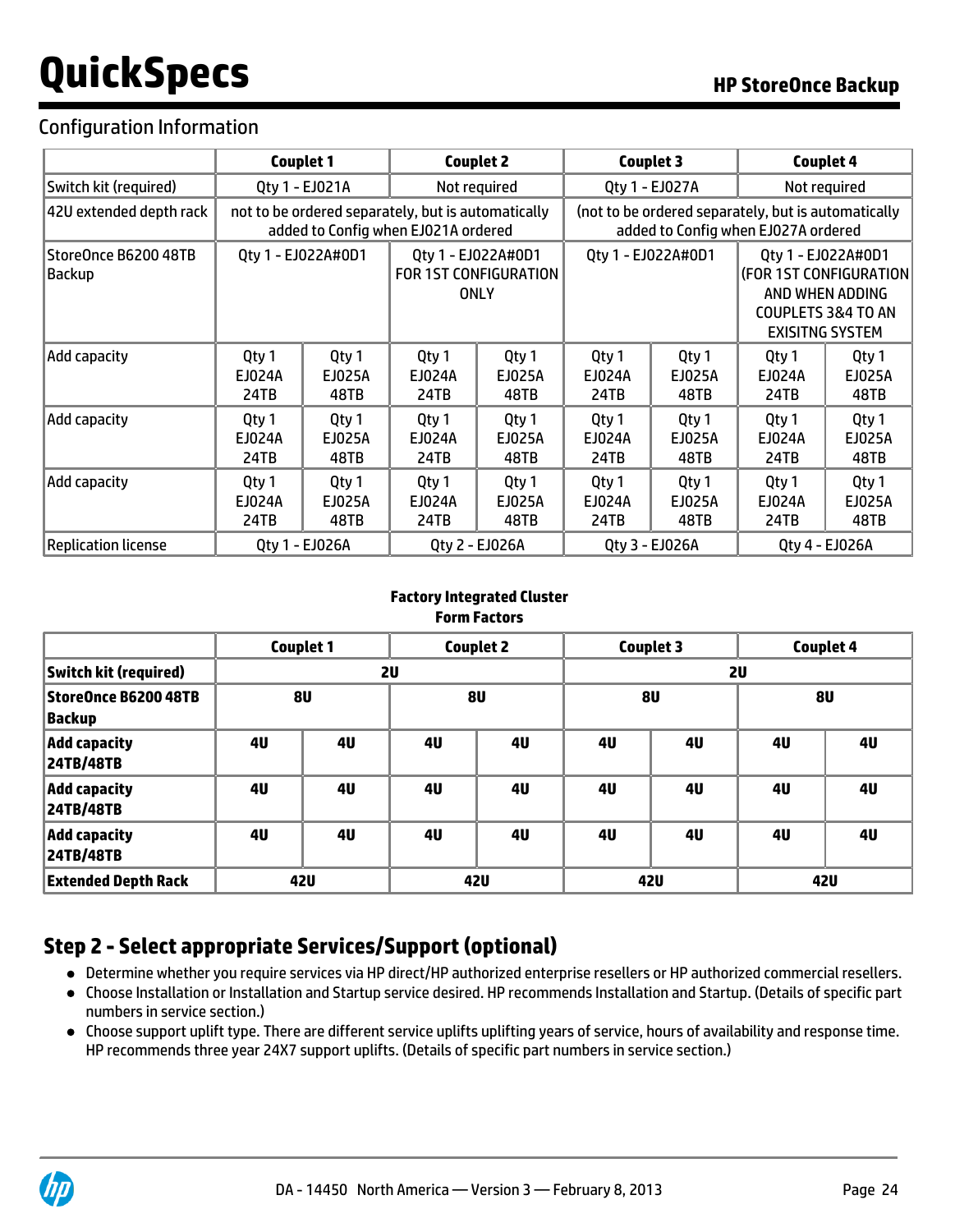### Technical Specifications

|                                    | <b>StoreOnce</b><br><b>2620 ISCSI</b> | <b>StoreOnce</b><br>4210 ISCSI | <b>StoreOnce</b><br>4210 FC | <b>StoreOnce</b><br>4220 | <b>StoreOnce</b><br>4420 | <b>StoreOnce</b><br>4430 | <b>StoreOnce</b><br><b>B6200</b><br>(more details<br>in next table) |
|------------------------------------|---------------------------------------|--------------------------------|-----------------------------|--------------------------|--------------------------|--------------------------|---------------------------------------------------------------------|
| <b>Form Factor</b>                 | <b>1U Rack</b>                        | 2U scalable<br>rack            | 2U scalable<br>rack         | 2U scalable<br>rack      | 4U scalable<br>rack      | 40 scalable<br>rack      | 8U to 42U<br>scalable rack                                          |
| <b>Total Capacity (Raw)</b>        | 4 TB                                  | Up to<br>12 TB*                | Up to<br>12 TB*             | Up to<br>24 TB*          | Up to<br>48 TB*          | Up to<br>$96$ TB*        | Up to<br>768 TB*                                                    |
| <b>Total Capacity</b><br>(Useable) | 2.5TB                                 | Up to<br>$9$ TB*               | Up to<br>9 TB*              | Up to<br>18 TB*          | Up to<br>38 TB*          | Up to<br>76 TB*          | Up to<br>512 TB*                                                    |

To optimize capacity utilization and in accordance with performance requirements, your capacity requirements should be planned following recommended guidelines

Please refer to: Recommended Configuration Guidelines and Installation Planning Guide for HP B6200 StoreOnce backup systems:

<http://bizsupport1.austin.hp.com/bc/docs/support/SupportManual/c03116530/c03116530.pdf>

<http://bizsupport1.austin.hp.com/bc/docs/support/SupportManual/c03121413/c03121413.pdf#>

or Best Practices Guidelines for StoreOnce backup systems:

<http://bizsupport1.austin.hp.com/bc/docs/support/SupportManual/c02511912/c02511912.pdf#>

| Data retention with<br>deduplication<br>Total usable capacity<br>assuming data<br>deduplication at 20:1* | 50 TB*       | 180 TB*       | 180 TB*                 | 360 TB*       | 760 TB*      | $1.5$ PB*      | 10.2 $PB*$ |
|----------------------------------------------------------------------------------------------------------|--------------|---------------|-------------------------|---------------|--------------|----------------|------------|
| <b>Maximum number of</b><br>source appliances per<br>target appliance<br>(fan in)                        | 8            | 16            | 16                      | 24            | 50           | 50             | 384        |
| Write Performance*<br>(maximum aggregated<br>data transfer rate using<br>VTL)                            | 670GB/hr     | 800GB/hr*     | 2.9 TB/hr*              | 3.3 TB/hr $*$ | $4.8$ TB/hr* | $4.7$ TB/hr*   | 40 TB/hr*  |
| <b>Read Performance*</b><br>(maximum aggregated<br>data transfer rate using<br>VTL)                      | 500GB/hr     | 800GB/hr*     | Up to $1.6$<br>$TB/hr*$ | $1.8$ TB/hr*  | $3.8$ TB/hr* | 4.1 TB/hr $*$  | 40 TB/hr*  |
| <b>StoreOnce Catalyst</b><br>Performance<br>(maximum aggregated<br>data transfer rate)                   | $1.0$ TB/hr* | 2.2 TB/hr $*$ | 2.2 TB/hr $*$           | 2.2 TB/hr $*$ | 10.8 TB/hr*  | 12.5 TB/hr $*$ | 100 TB/hr* |

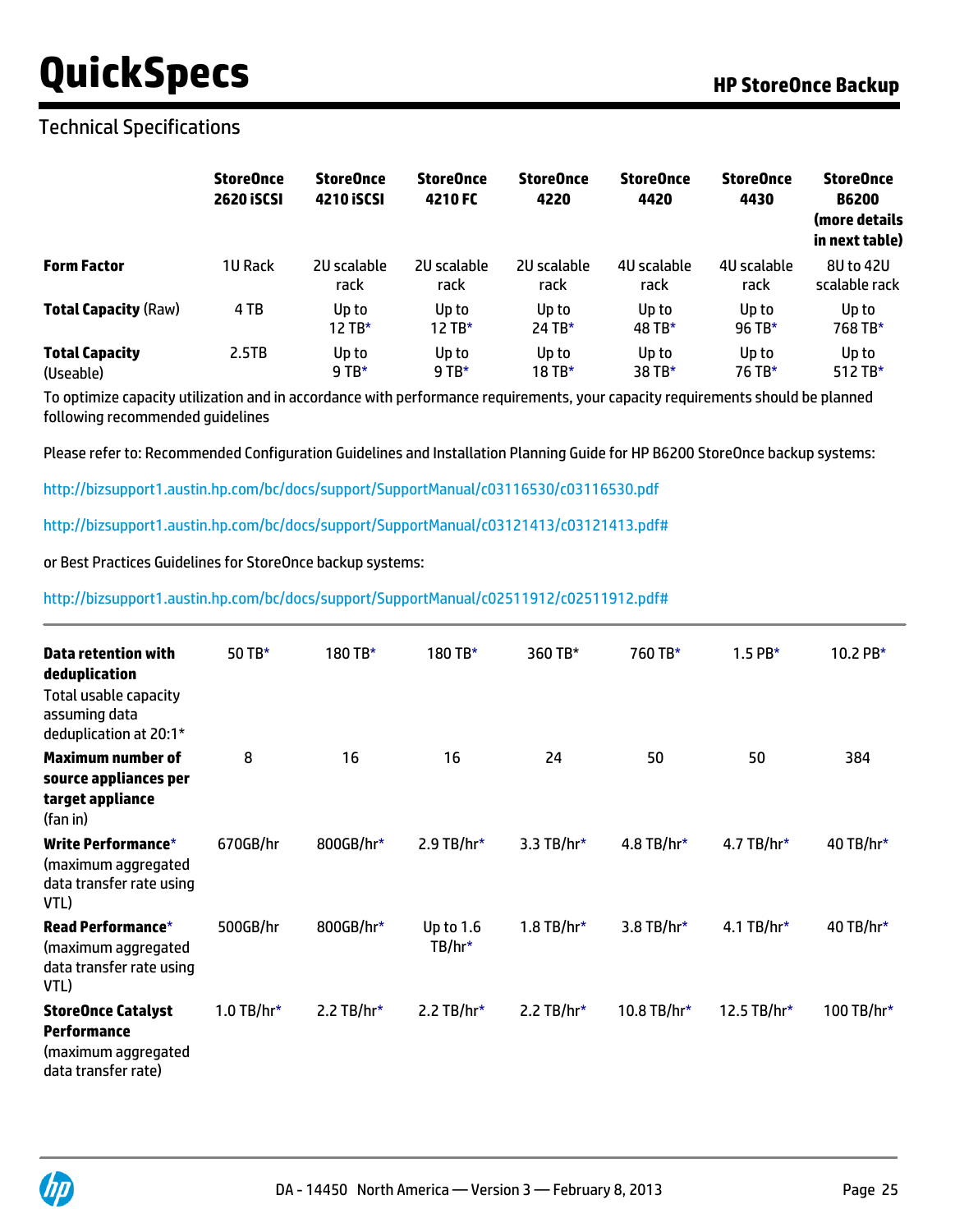## Technical Specifications

#### \***NOTES:**

Actual results of data deduplication will vary with data type, change rates over time and backup methodologies used. Assuming standard business data mix and extended on-disk retention, typically a 20:1 data deduplication ratio could be assumed with a weekly full and daily incremental backup model.

Assumes use of capacity upgrade kits to achieve maximum capacity and performance

| <b>Targets for backup</b><br>applications                                                                               |                             |                                        |                                                                                                                 |                                      | HP StoreOnce Catalyst, Virtual Tape Library (VTL) and NAS                                                                                                                                                                                                                                                                                                                                                    |                                                                                         |                                                                                                                                                 |
|-------------------------------------------------------------------------------------------------------------------------|-----------------------------|----------------------------------------|-----------------------------------------------------------------------------------------------------------------|--------------------------------------|--------------------------------------------------------------------------------------------------------------------------------------------------------------------------------------------------------------------------------------------------------------------------------------------------------------------------------------------------------------------------------------------------------------|-----------------------------------------------------------------------------------------|-------------------------------------------------------------------------------------------------------------------------------------------------|
| <b>Device Interfaces</b>                                                                                                | $2 \times 1$ Gb<br>Ethernet | $2 \times 1$ Gb<br>Ethernet            | 2 x 8 Gb Fibre<br>Channel and<br>$2 \times 1$ Gb<br>Ethernet                                                    | 2 x 8 Gb Fibre<br>x 1 Gb<br>Ethernet | Channel and 2 Channel and 2 Channel and 2 Ethernet Ports<br>x 10 Gb<br>Ethernet<br>and $2 \times 1$ Gb<br>Ethernet                                                                                                                                                                                                                                                                                           | 2 x 8 Gb Fibre 2 x 8 Gb Fibre<br>x 10 Gb<br>Ethernet<br>and $2 \times 1$ Gb<br>Ethernet | 8x 1Gb<br>per couplet,<br>and<br>4x 10Gb<br><b>Ethernet Ports</b><br>per couplet,<br>and<br>4x 8Gb Fibre<br><b>Channel Ports</b><br>per couplet |
| <b>Disk drives</b>                                                                                                      | 1 TB, SATA<br>inch          | 1 TB, SATA<br>inch (50%<br>configured) | 1 TB, SATA<br>7200rpm, 3.5- 7200rpm, 3.5- 7200rpm, 3.5- 7200rpm, 3.5- 7200rpm, 3.5-<br>inch (50%<br>configured) | 1 TB, SATA<br>inch                   | 1 TB, SATA<br>inch                                                                                                                                                                                                                                                                                                                                                                                           | 2 TB, SAS<br>7200rpm,<br>3.5-inch                                                       | 2 TB, SAS<br>7200rpm,<br>3.5-inch                                                                                                               |
| <b>Number of Disk Drives</b>                                                                                            | 4                           | 12 (min),<br>$12 \times 2$ (max)       | 12 (min),<br>$12 \times 2$ (max)                                                                                | 12 (min), 12x2<br>(max)              | 12 (min),<br>$12x 4$ (max)                                                                                                                                                                                                                                                                                                                                                                                   | 12 (min),<br>$12x 4$ (max)                                                              | Per Couplet:<br>12 (min),<br>$12x 4$ (max)                                                                                                      |
| <b>RAID Support</b>                                                                                                     | 5                           | 6                                      | 6                                                                                                               | 6                                    | Hardware RAID Hardware RAID Hardware RAID Hardware RAID Hardware RAID Hardware RAID Hardware RAID<br>6                                                                                                                                                                                                                                                                                                       | 6                                                                                       | 6                                                                                                                                               |
| <b>Number of StoreOnce</b><br><b>Catalyst, Virtual Tape</b><br><b>Libraries and NAS</b><br>backup targets<br>(combined) | 8                           | 16                                     | 16                                                                                                              | 24                                   | 50                                                                                                                                                                                                                                                                                                                                                                                                           | 50                                                                                      | 384                                                                                                                                             |
| <b>Maximum Number of</b><br><b>Cartridges Emulated</b>                                                                  | 768                         | 16384                                  | 16384                                                                                                           | 24576                                | 204800                                                                                                                                                                                                                                                                                                                                                                                                       | 204800                                                                                  | 6291456                                                                                                                                         |
| <b>Replication</b>                                                                                                      |                             |                                        |                                                                                                                 |                                      | Supports data replication. Replication is automatic and appliances may function as both replication targets<br>and sources simultaneously with licensing only being required for any appliance acting as a target.                                                                                                                                                                                           |                                                                                         |                                                                                                                                                 |
|                                                                                                                         |                             |                                        |                                                                                                                 | Backup systems                       | Replication of data can occur between devices within the same product family i.e. between HP StoreOnce                                                                                                                                                                                                                                                                                                       |                                                                                         |                                                                                                                                                 |
| <b>HP StoreOnce Catalyst</b>                                                                                            |                             |                                        |                                                                                                                 |                                      | HP StoreOnce Catalyst is available to license, providing seamless control of data movement across the<br>organization and better utilization of servers, network bandwidth and the HP StoreOnce Backup systems for<br>optimum backup performance. HP StoreOnce Catalyst licenses allow replication between HP StoreOnce<br>Catalyst enabled servers and appliances and HP StoreOnce Catalyst backup targets. |                                                                                         |                                                                                                                                                 |

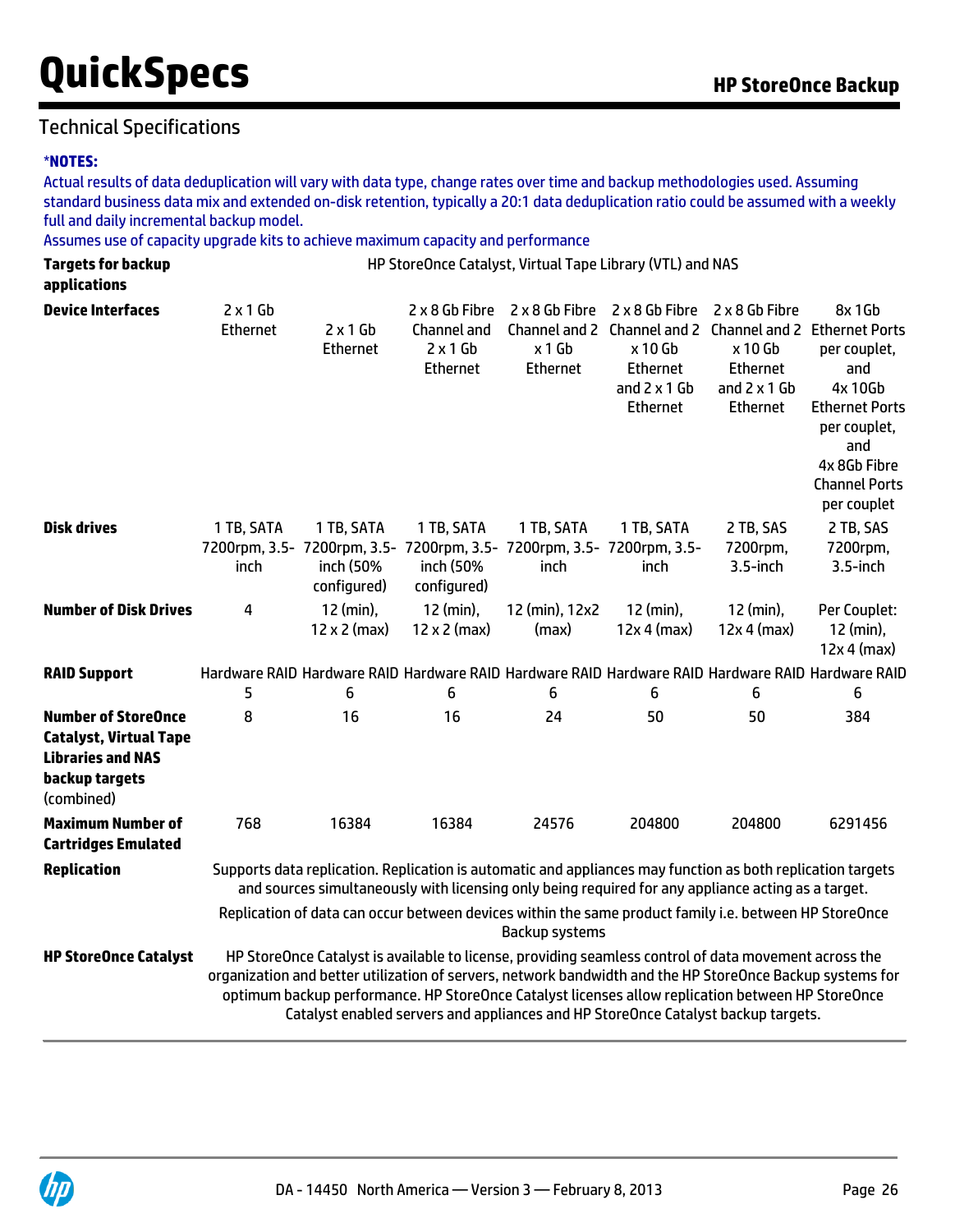### Technical Specifications

**Note:** From December 2012 HP StoreOnce Backup systems, expansion kits and associated licenses have been rebranded and have new SKUs. For previous version of HP StoreOnce D2D Backup system please refer to [http://h18004.www1.hp.com/products/quickspecs/13218\\_na/13218\\_na.html](http://h18004.www1.hp.com/products/quickspecs/13218_na/13218_na.html)

#### **HP StoreOnce B6200 Specifications - in detail**

| StoreOnce B6200 maximum RAW capacity TB |           |           |           |           |  |  |  |  |
|-----------------------------------------|-----------|-----------|-----------|-----------|--|--|--|--|
|                                         | 1 couplet | 2 couplet | 3 couplet | 4 couplet |  |  |  |  |
| Base couplet                            | 48        | 96        | 144       | 192       |  |  |  |  |
| 1 24TB expansion kit                    | 72        | 144       | 216       | 288       |  |  |  |  |
| 2 24TB expansion kit                    | 196       | 192       | 288       | 1384      |  |  |  |  |
| 3 24TB expansion kit                    | 120       | 240       | 360       | 480       |  |  |  |  |
| 0r                                      |           |           |           |           |  |  |  |  |
| 148TB expansion kit                     | 96        | 192       | 288       | 1384      |  |  |  |  |
| 2 48TB expansion kit                    | 144       | 288       | 432       | 576       |  |  |  |  |
| 3 48TB expansion kit                    | 192       | 384       | 576       | 1768      |  |  |  |  |
|                                         |           |           |           |           |  |  |  |  |

**NOTE:** A mixture of 24 or 48TB expansion kits can be used up to a maximum of 3 per couplet.

| <b>StoreOnce B6200 maximum usable capacity TB</b>                                     |           |           |           |           |  |  |  |  |
|---------------------------------------------------------------------------------------|-----------|-----------|-----------|-----------|--|--|--|--|
|                                                                                       | 1 couplet | 2 couplet | 3 couplet | 4 couplet |  |  |  |  |
| <b>Base couplet</b>                                                                   | 32        | 64        | 96        | 128       |  |  |  |  |
| 1 24TB expansion kit                                                                  | 48        | 96        | 144       | 192       |  |  |  |  |
| 2 24TB expansion kit                                                                  | 64        | 128       | 192       | 256       |  |  |  |  |
| 3 24TB expansion kit                                                                  | 80        | 160       | 240       | 320       |  |  |  |  |
| $ 0$ r                                                                                |           |           |           |           |  |  |  |  |
| 148TB expansion kit                                                                   | 64        | 128       | 192       | 256       |  |  |  |  |
| 2 48TB expansion kit                                                                  | 96        | 192       | 288       | 384       |  |  |  |  |
| 3 48TB expansion kit                                                                  | 128       | 256       | 384       | 512       |  |  |  |  |
| <b>Data Deduplication</b><br>Usable capacity using<br>data deduplication at<br> 20:1* | 2.5 PB    | 5.1 PB    | 7.7 PB    | 10.2 PB   |  |  |  |  |

Actual results of data deduplication will vary with data type, change rates over time and backup methodologies used. Assuming standard business data mix and extended on-disk retention, typically a 20:1

**NOTE:** A mixture of 24 or 48TB expansion kits can be used up to a maximum of 3 per couplet

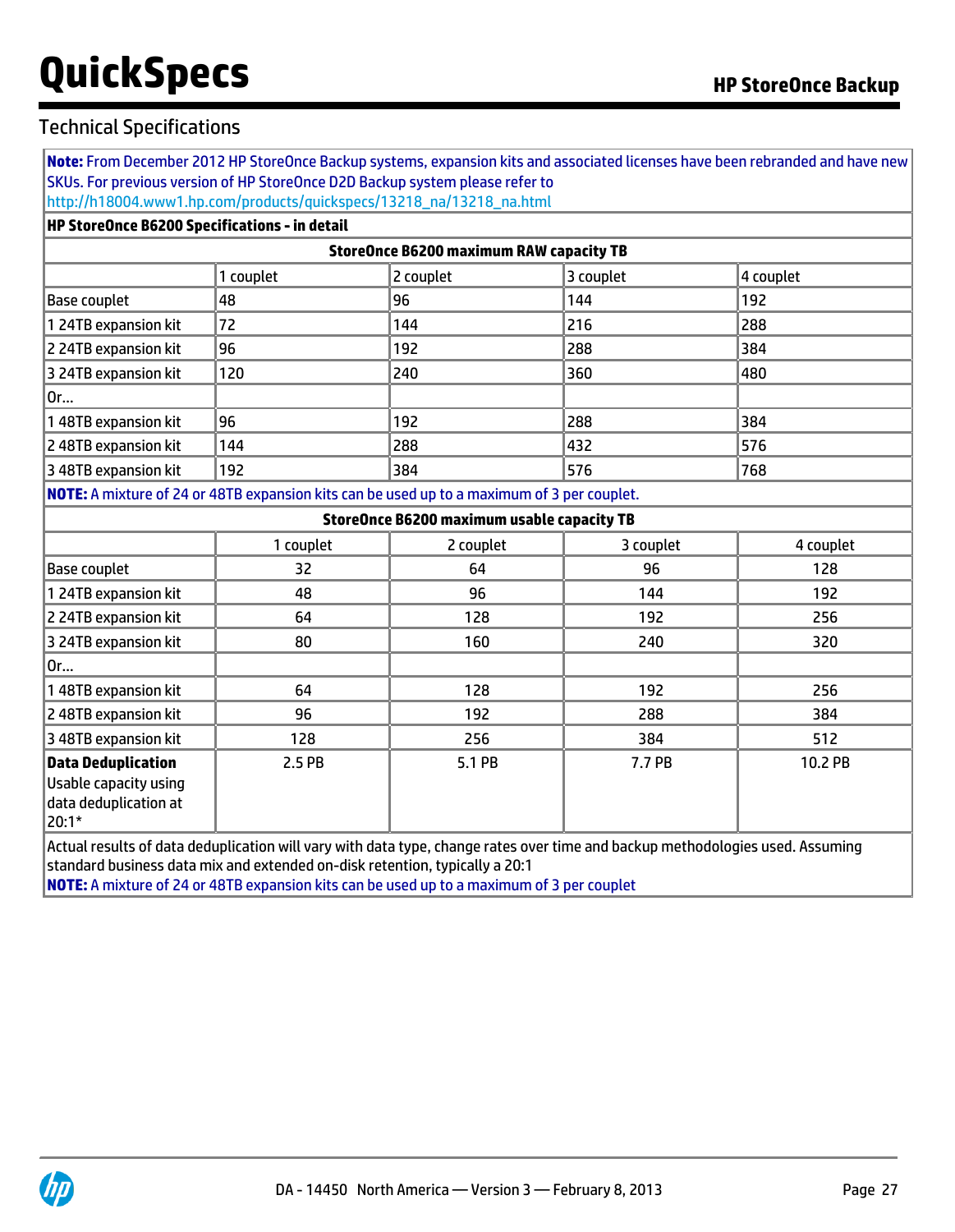### Technical Specifications

| Maximum aggregate performance by<br>configuration | <b>B6200 EJ022A</b>          |                                                                           |  |  |  |
|---------------------------------------------------|------------------------------|---------------------------------------------------------------------------|--|--|--|
| 1 Base couplet*                                   | Up to 10 TB/hr               | 2776 MB/s                                                                 |  |  |  |
| 2 Base couplet*                                   | Up to 20 TB/hr               | 5552 MB/s                                                                 |  |  |  |
| 3 Base couplet*                                   | Up to 30 TB/hr               | 8328 MB/s                                                                 |  |  |  |
| 4 Base couplet*                                   | 11104 MB/s<br>Up to 40 TB/hr |                                                                           |  |  |  |
|                                                   |                              | <b>B6200 EJ022A with StoreOnce Catalyst</b><br>Licenses TC396AAE TC397AAE |  |  |  |
| 1 Base couplet with StoreOnce Catalyst            | Up to 25 TB/hr               | 7000 MB/s                                                                 |  |  |  |
| 2 Base couplet with StoreOnce Catalyst            | Up to 50 TB/hr               | 14000 MB/s                                                                |  |  |  |
| 3 Base couplet with StoreOnce Catalyst            | Up to 75 TB/hr               | 21000 MB/s                                                                |  |  |  |
| 4 Base couplet with StoreOnce Catalyst            | Up to 100 TB/hr              | 28000 MB/s                                                                |  |  |  |

\* Assumes VTL target for backup and use of maximum upgrade kits to achieve maximum performance. Actual performance is dependent upon configuration, data set type, compression levels, number of data streams, number of devices emulated and number of concurrent tasks, such as housekeeping or replication.

To optimize performance please refer to:

Please refer to: Recommended Configuration Guidelines and Installation Planning Guide for HP B6200 StoreOnce backup systems:

<http://bizsupport1.austin.hp.com/bc/docs/support/SupportManual/c03116530/c03116530.pdf>

<http://bizsupport1.austin.hp.com/bc/docs/support/SupportManual/c03121413/c03121413.pdf#>

### **Dimensions and Physical Characteristics**

**NOTE:** While the option for factory integration is available across the HP StoreOnce family, the B6200 MUST be factory integrated into the 42U extended depth rack.

For the B6200: all dimensions shown below are for the Backup Systems and capacity Upgrade kits not the 42U rack which is required to house them. The HP StoreOnce B6000 StoreOnce Backup Planning Guide helps you select the correct options for configuration. It will also help plan for a successful and smooth installation of the B6200.

Please refer to: Recommended Configuration Guidelines and Installation Planning Guide for HP B6200 StoreOnce backup systems:

<http://bizsupport1.austin.hp.com/bc/docs/support/SupportManual/c03116530/c03116530.pdf>

<http://bizsupport1.austin.hp.com/bc/docs/support/SupportManual/c03121413/c03121413.pdf#>

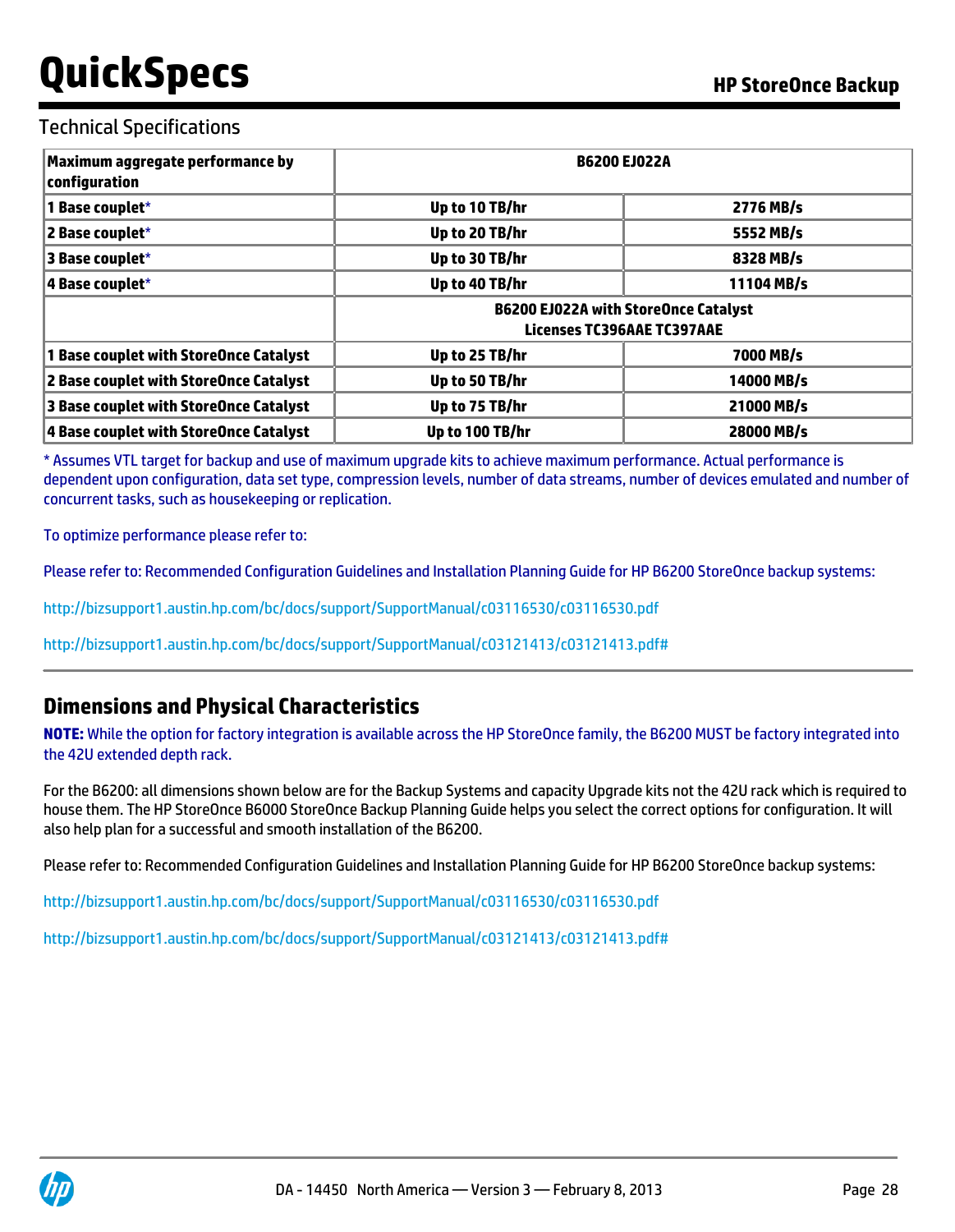## Technical Specifications

| <b>StoreOnce Backup system:</b>       |                                                                                                                   | 2620                                                                                                                                                                                                                                                                                                                                                                                                                                  | 4220/4210                              | 4430/4420                                                                | <b>B6200</b>                                         |
|---------------------------------------|-------------------------------------------------------------------------------------------------------------------|---------------------------------------------------------------------------------------------------------------------------------------------------------------------------------------------------------------------------------------------------------------------------------------------------------------------------------------------------------------------------------------------------------------------------------------|----------------------------------------|--------------------------------------------------------------------------|------------------------------------------------------|
|                                       | Form factor                                                                                                       | 1U                                                                                                                                                                                                                                                                                                                                                                                                                                    | 2U                                     | 4U                                                                       | 8U                                                   |
| <b>Dimensions</b><br>Out of box       |                                                                                                                   | $1.70 \times 17.64 \times 26.85$ in $\sqrt{3.5} \times 18 \times 28.2$ in $\sqrt{8.9}$ 6.9 x 19.1 x 28.7<br>$(4.32 \times 44.80 \times 68.20)$<br>cm)                                                                                                                                                                                                                                                                                 | $\vert$ x 45.7 x 71.6 cm)              | (17.5 x 48.5 x 73.0<br>cm)                                               | 14.4 x 30 x 19.6 in<br>$(36 \times 75 \times 49$ cm) |
|                                       | <b>Shipping</b>                                                                                                   | 8.88 x 23.31 x 38.56 in 11.3 x 23.0 x 38.9 in<br>$(22.5 \times 59.2 \times 97.9 \text{ cm})$ (28.7 x 58.4 x 98.8)                                                                                                                                                                                                                                                                                                                     | cm)                                    | $15.0 \times 23.9 \times 36.2$<br>$(37.4 \times 60.6 \times 91.7$<br>cm) | 41.6 x 54.4 x 41.6<br>lin(104 x 136 x 104<br>cm)     |
| Weight                                | Out of box                                                                                                        | 37.00 lb (16.78 kg)                                                                                                                                                                                                                                                                                                                                                                                                                   | 57 lbs (25.8kg)                        | 84 lbs (38kg)                                                            | 328 lb (149Kg)                                       |
|                                       | <b>Shipping</b>                                                                                                   | 51.00 lb (23 kg)                                                                                                                                                                                                                                                                                                                                                                                                                      | 112.1 lbs (49.5 Kg)                    | 82.7 lbs (37.5 Kg)                                                       | 361 lb (164Kg)                                       |
| Environmental                         | <b>Operating</b><br>temperature                                                                                   | 50° to 95°F (10° to 35°C) at sea level with an altitude derating of<br>1.8°F per every 1000 ft (1.0°C per every 305 m) above sea level to a<br>maximum of 10,000 ft (3050 m), no direct sustained sunlight.<br>Maximum rate of change is 18°F/hr (10°C/hr). The upper limit may<br>be limited by the type and number of options installed.<br>System performance may be reduced if operating with a fan fault or<br>above 86°F (30°C) | 50°F to 95°F (10°C to<br> 35°C)        |                                                                          |                                                      |
|                                       | 22° to 140° F (-30° to 60° C). Maximum rate of change is 36° F/hr<br><b>Shipping</b><br>(20° C/hr)<br>temperature |                                                                                                                                                                                                                                                                                                                                                                                                                                       |                                        |                                                                          |                                                      |
|                                       | Operating humidity                                                                                                | 10 to 90% relative humidity (Rh), 82.4° F (28° C) maximum wet bulb<br>temperature, non-condensing                                                                                                                                                                                                                                                                                                                                     | 15 to 80% Relative<br>Humidity         |                                                                          |                                                      |
|                                       |                                                                                                                   |                                                                                                                                                                                                                                                                                                                                                                                                                                       |                                        |                                                                          |                                                      |
| <b>StoreOnce Backup Upgrade Kits:</b> |                                                                                                                   | 4220/4210/4430/4420<br><b>Upgrade</b>                                                                                                                                                                                                                                                                                                                                                                                                 | <b>B6200 Expansion</b><br>shelves (x2) | <b>B6200 24 TB</b><br>upgrade                                            | <b>B6200 48 TB</b><br>upgrade                        |
|                                       | Form factor                                                                                                       | 2U                                                                                                                                                                                                                                                                                                                                                                                                                                    | AU                                     | 4U                                                                       | AU                                                   |

|            | Form factor | 2U                                                                                                                                                                           | l4U            | l4U                                                  | 14U                                                  |
|------------|-------------|------------------------------------------------------------------------------------------------------------------------------------------------------------------------------|----------------|------------------------------------------------------|------------------------------------------------------|
| Dimensions | Out of box  | 3.44 x 17.64 x 23.25 in 7.2 x 24 x 19.6 in (18 7.2 x 24 x 19.6 in (18 7.2 x 24 x 19.6 in (18<br>$ (8.75 \times 44.80 \times 59 \text{ cm})  \times 60 \times 49 \text{ cm} $ |                | x 60 x 49cm) ≀                                       | $\vert$ x 60 x 49cm)                                 |
|            | Shipping    | 11.6 x 23.5x35 in (29.5 27.2 x 42.4 x 29.2 in<br>x 59.7 x 88.5cm)                                                                                                            | (68x106x73cm)  | $ 27.2 \times 42.4 \times 29.2 $ in<br>(68x106x73cm) | $ 27.2 \times 42.4 \times 29.2 $ in<br>(68x106x73cm) |
| Weight     | Out of box  | 55 lbs (25kg)                                                                                                                                                                | 141 lb (64 Kg) | 141 lb (64 Kg)                                       | 141 lb (64 Kg)                                       |
|            | Shipping    | 84 lbs (38kg)                                                                                                                                                                | 154 lb (70 Kg) | 154 lb (70 Kg)                                       | 154 lb (70 Kg)                                       |

### **Power Consumption by component**

| HP StoreOnce B6200 48TB Backup System - EJ022A                                   | 1900 W |
|----------------------------------------------------------------------------------|--------|
| HP StoreOnce B6200 24TB StoreOnce Upgrade Kit - EJ024A                           | 410W   |
| HP StoreOnce B6200 48TB StoreOnce Upgrade Kit - EJ025A                           | 410W   |
| HP StoreOnce B6000 Switch Assembly for StoreOnce B6200 Backup - EJ021A           | 350W   |
| HP StoreOnce B6000 Expansion Switch Assembly for StoreOnce B6200 Backup - EJ027A | 720 W  |

**Power Requirements (per Range Input Voltage power supply)** StoreOnce 2620

100 - 240 VAC

**Rated Input Frequency** 47 to 63 Hz

(StoreOnce2620)

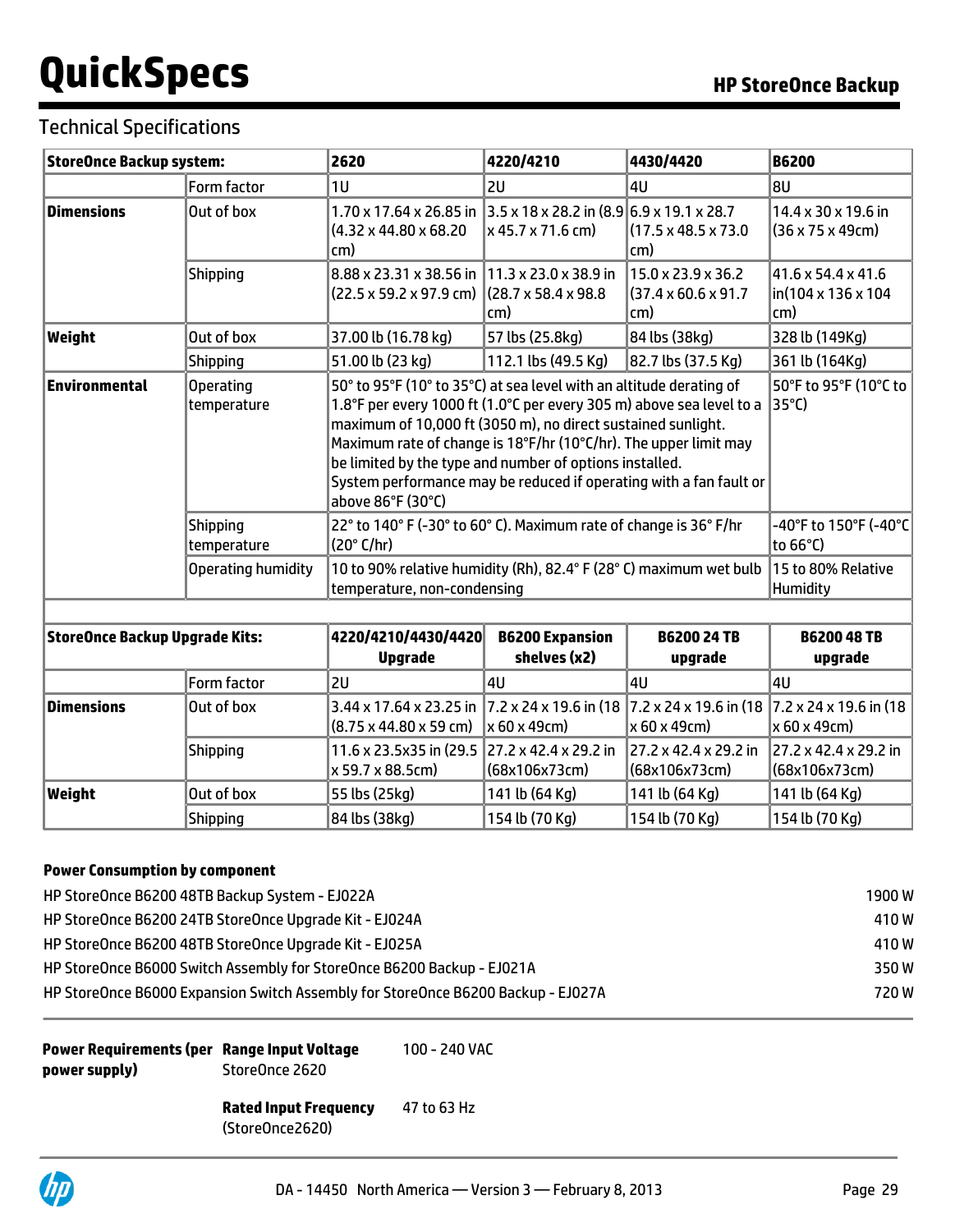## Technical Specifications

| <b>Rated Input Current</b><br>(StoreOnce 4220,                                                           | 9.10 A (at 100 VAC), 4.5 A (at 200 VAC)                                               |
|----------------------------------------------------------------------------------------------------------|---------------------------------------------------------------------------------------|
| StoreOnce 4210)                                                                                          |                                                                                       |
| <b>Rated Input Current</b><br>(StoreOnce 4430,<br>StoreOnce 4420)                                        | 6.90 A (at 100 VAC), 2.90 A (at 240 VAC)                                              |
| <b>Rated Input Current</b><br>(StoreOnce 4430,<br>StoreOnce 4220/<br>StoreOnce 4420 capacity<br>upgrade) | 3.9 A (at 100 VAC), 6A Maximum                                                        |
| <b>Rated Input Current</b><br>(StoreOnce2620)                                                            | 10.0 A (at 115 VAC) 5.5A (at 230 VAC)                                                 |
| <b>BTU Rating (StoreOnce</b><br>4220 StoreOnce 4210)                                                     | Maximum 1681 BTU/hr (at 100 VAC) 1646 BTU/hr (at 240 VAC)                             |
| <b>BTU Rating (StoreOnce</b><br>4210)                                                                    | Maximum 1815 BTU/hr (at 100 VAC) 1776 BTU/hr (at 240 VAC)                             |
| <b>BTU Rating (StoreOnce</b><br>4420 StoreOnce 4430)                                                     | Maximum 2325 BTU/hr (at 100 VAC) 2270 BTU/hr (at 240 VAC)                             |
| <b>BTU Rating</b><br>(StoreOnce2620)                                                                     | Maximum 940 BTU/hr (at 100 VAC) 907 BTU/hr (at 240 VAC)                               |
| (D2D4420, D2D4430)                                                                                       | Rated Steady-state Power 552 W (at 100 VAC), 536 W (at 240 VAC)                       |
| to 60 Hz                                                                                                 | Rated Input Frequency: 50 Rated Input Frequency (StoreOnce 4220 and capacity upgrade) |
| (StoreOnce 4220,<br>StoreOnce 4210)                                                                      | Rated Steady-state Power 360 W (at 100 VAC), 386 W (at 240 VAC)                       |
| (StoreOnce2620)                                                                                          | Rated Steady-state Power 215W (at 100 VAC), 211W (at 240 VAC)                         |
| (StoreOnce 4210)                                                                                         | Rated Steady-State Power 410 W (at 100 VAC), 430 W (at 240 VAC)                       |
| <b>Maximum Peak Power</b><br>(StoreOnce 4420,<br>StoreOnce 4430)                                         | 682 W (at 100 VAC), 666 W (at 240 VAC)                                                |
| <b>Maximum Peak Power</b><br>(StoreOnce 4220,<br>StoreOnce 4210)                                         | 500W (at 100 VAC), 515 W (at 240 VAC)                                                 |
| <b>Maximum Peak Power</b><br>(StoreOnce 4210)                                                            | 540 W (at 100 VAC), 550 W (at 240 VAC)                                                |
| <b>Maximum Peak Power</b><br>(StoreOnce2620)                                                             | 280W (at 100 VAC), 280 W (at 240 VAC)                                                 |
| <b>Maximum Peak Power</b>                                                                                | 385 W (at 100 VAC), 390 W (at 240 VAC)                                                |